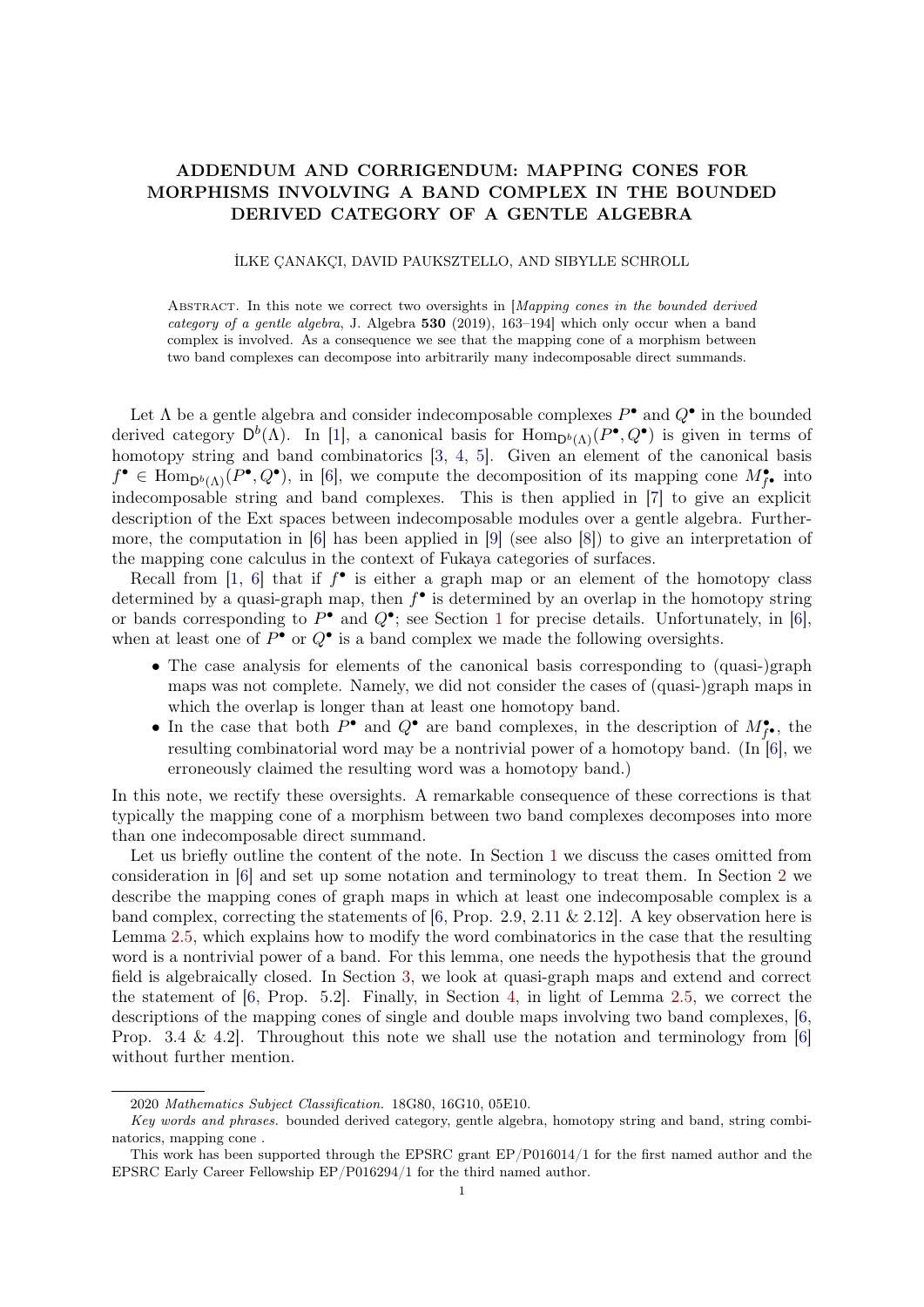Acknowledgment. The authors are grateful to Rosanna Laking whose question on [\[7\]](#page-13-2) highlighted the cases which were not considered in [\[6\]](#page-13-1). The second named author would also like to thank Raquel Coelho Simões for useful conversations about this note and Karin Baur and Raquel Coelho Simões for sharing a preliminary version of [\[2\]](#page-12-4).

# 1. Finite versus infinite

<span id="page-1-0"></span>Throughout this section,  $\Lambda$  will be a gentle algebra over **k**. We start by defining the length of a (finite) homotopy string or homotopy band.

<span id="page-1-1"></span>**Definition 1.1.** Let  $\sigma = \sigma_n \cdots \sigma_2 \sigma_1$  be a homotopy letter partition of a finite homotopy string or homotopy band. The length of  $\sigma$  is len $(\sigma) := n$ . Note that if  $\sigma$  is a homotopy band then  $len(\sigma)$  is even and at least 2.

Throughout this note we shall be considering graph maps and quasi-graph maps between indecomposable complexes in the bounded derived category such that at least one of those complexes is a band complex. Let  $\sigma$  and  $\tau$  be homotopy strings or bands. Recall from [\[6,](#page-13-1) §1.4.1] or [\[1,](#page-12-0) §3.2],

- if  $f^{\bullet}: Q_{\sigma}^{\bullet} \to Q_{\tau}^{\bullet}$  is a graph map then  $f^{\bullet}$  is determined by a (possibly trivial) maximal common homotopy substring  $\rho$  subject to certain endpoint conditions; and,
- if  $\varphi: Q^{\bullet}_{\sigma} \to \Sigma^{-1} Q^{\bullet}_{\tau}$  is a quasi-graph map then  $\varphi$  is also determined by a (possibly trivial) maximal common homotopy substring  $\rho$  subject to another set of endpoint conditions.

In both cases, we shall refer to the maximal common homotopy substring  $\rho$  determining the (quasi-)graph map as the *overlap*. The *length of the overlap*  $\rho$  is defined as in Definition [1.1](#page-1-1) above. If  $\sigma$  and  $\tau$  are either infinite homotopy strings or homotopy bands, it is possible for the overlap to be infinite.

1.1. The unfolded diagram of a homotopy band. For this section, we refer to [\[1,](#page-12-0) §2.2]. Let  $\lambda \in \mathbf{k}^*$  and suppose  $(\sigma, \lambda)$  is a homotopy band. Write  $\sigma = \sigma_n \cdots \sigma_1$ , where we assume, for now, without loss of generality that  $\sigma_1$  is a direct homotopy letter. Then the unfolded diagram of a homotopy band is an infinite repeating diagram,

$$
\cdots \stackrel{\sigma_2}{\longrightarrow} \bullet \stackrel{\lambda \sigma_1}{\longrightarrow} \bullet \stackrel{\sigma_n}{\longrightarrow} \bullet \stackrel{\ldots}{\longrightarrow} \bullet \stackrel{\lambda \sigma_1}{\longrightarrow} \bullet \stackrel{\sigma_n}{\longrightarrow} \bullet \stackrel{\sigma_{n-1}}{\longrightarrow} \cdots.
$$

By convention in the following, we shall always assume that the scalar  $\lambda$  is placed on a direct homotopy letter. Note that the number of direct homotopy letters in a homotopy band is precisely half the number of homotopy letters.

Given this description of the unfolded diagram, for a homotopy band  $\sigma$  we write  $\infty$  for the word formed by infinitely many concatenations of the homotopy band  $\sigma$ . In particular, overlaps  $\rho$  determining (quasi-)graph maps involving a band complex  $B^{\bullet}_{\sigma,\lambda}$  are therefore homotopy substrings of the infinite word  $\infty \infty$ . In particular, one now immediately sees how overlaps determining (quasi-)graph maps which are 'longer' than a homotopy band occur. Below we give an example illustrating both the graph map and quasi-graph map situation.

<span id="page-1-2"></span>**Example 1.2.** Let  $\Lambda$  be given by the following quiver with relations.

$$
3 \xrightarrow[d]{c} 1 \xrightarrow[d]{a} 2
$$

Let  $\sigma = d\bar{c} \bar{a}b(d\bar{c})^2 \bar{a}b$  and  $\tau = (d\bar{c})^2 \bar{a}b$ . The following unfolded diagram determines a quasi-graph map  $B_{\sigma,1}^{\bullet} \rightsquigarrow B_{\tau,1}^{\bullet}$ , (1)

<span id="page-1-3"></span>2 1 3 1 2 1 3 1 3 1 2 1 3 1 2 1 3 1 3 1 2 1 3 1 3 1 2 1 3 1 3 1 b c¯ d d c¯ c¯ a¯ a¯ b b d d c¯ c¯ d d c¯ c¯ a¯ a¯ b b d d c¯ c¯ a¯ d b c¯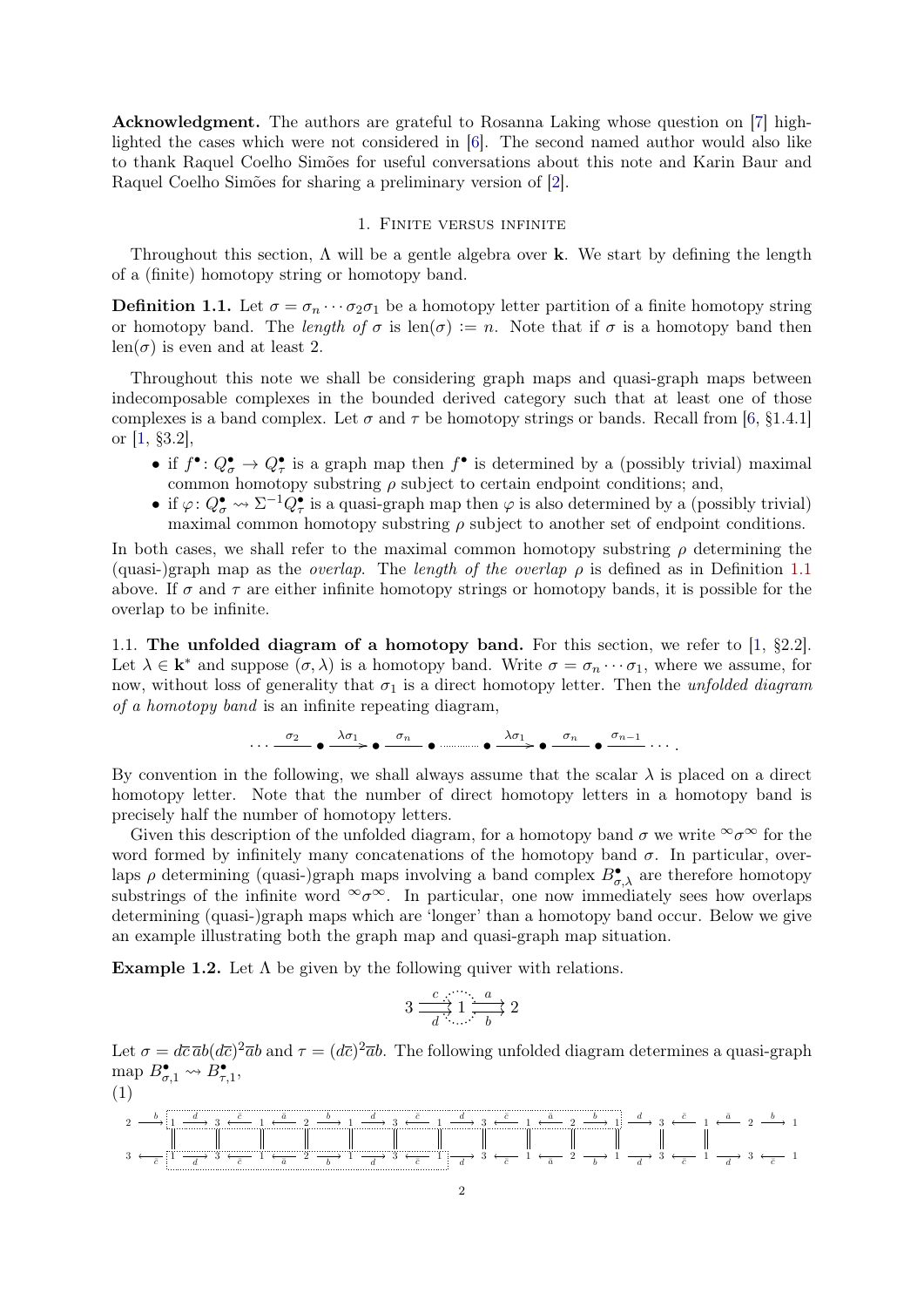where we have indicated in the dotted boxes one copy of each homotopy band. Reading the diagram 'upside down' gives an example of a graph map  $B_{\tau,1}^{\bullet} \to B_{\sigma,1}^{\bullet}$ . In both cases, the overlap  $\rho = d\bar{c} \bar{a} b (d\bar{c})^2 \bar{a} b d\bar{c}$  is longer than both homotopy bands.

1.2. Infinite overlaps. In this section, we observe that we do not need to consider when (quasi- )graph maps are determined by an infinite overlap in our analysis. The case when one of  $\sigma$  and  $\tau$  is a (possibly infinite) homotopy string and the other is a homotopy band can be eliminated immediately for combinatorial reasons; see [\[6,](#page-13-1) §1.4.1 & §1.4.4].

If both  $\sigma$  and  $\tau$  are homotopy bands then the consideration of (quasi-)graph maps determined by an infinite overlap is significantly restricted by the following lemma. The statement and proof in [\[2\]](#page-12-4) is formulated in terms of the combinatorics of (classical/module-theoretic) strings and bands, but the argument can be modified in a straightforward manner to the combinatorics of homotopy strings and homotopy bands.

**Lemma 1.3** ([\[2,](#page-12-4) Lem. 1.2]). Let  $\Lambda$  be a gentle algebra. Suppose  $(\sigma, \lambda)$  and  $(\tau, \mu)$  are homotopy bands. If  $f^{\bullet} : B^{\bullet}_{\sigma,\lambda} \to B^{\bullet}_{\tau,\mu}$  is a graph map or  $\varphi : B^{\bullet}_{\sigma,\lambda} \to \Sigma^{-1} B^{\bullet}_{\tau,\mu}$  is a quasi-graph map determined by an infinite overlap  $\rho$ , then, up to suitable rotation and inversion,  $\sigma = \tau$ .

<span id="page-2-1"></span>Corollary 1.4. Let  $\Lambda$  be a gentle algebra. Suppose  $(\sigma, \lambda)$  and  $(\tau, \mu)$  are homotopy bands.

- (1) If  $f^{\bullet} : B^{\bullet}_{\sigma,\lambda} \to B^{\bullet}_{\tau,\mu}$  is a graph map determined by an infinite overlap, then  $f^{\bullet}$  is an  $\sum_{i=1}^{n} \sum_{j=1}^{n} \sigma_{i} \lambda$  isomorphism. In particular,  $\lambda = \mu$ .
- (2) If  $\varphi: \dot{B}^{\bullet}_{\sigma,\lambda} \to \Sigma^{-1} B^{\bullet}_{\tau,\mu}$  is a quasi-graph map determined by an infinite overlap, then  $B^{\bullet}_{\sigma,\lambda} \cong \Sigma^{-1} B^{\bullet}_{\tau,\mu}$ . In particular,  $\lambda = \mu$ .

Corollary [1.4](#page-2-1) means, therefore, that whenever we have a (quasi-)graph map between band complexes determined by an infinite overlap, either the mapping cone is zero (in the case of a graph map), or else the mapping cone is the middle term of the Auslander–Reiten triangle (in the case of a quasi-graph map). In the second case, this can be seen by observing that under Serre duality the identity map on a band complex is taken to the corresponding quasi-graph map given by the same overlap in the other direction; see [\[1,](#page-12-0) Ex. 5.9] and [\[7,](#page-13-2) Rem. 1.8].

#### 2. Mapping cones of graph maps involving a band complex

<span id="page-2-0"></span>The key technical tool in the arguments that follow is [\[6,](#page-13-1) Lem. 2.4]. We need a slightly more general version in this note, which for convenience we state here. The proof consists of a straightforward modification of the proof given in [\[6\]](#page-13-1).

<span id="page-2-2"></span>**Lemma 2.1** ([\[6,](#page-13-1) Lem 2.4]). Let  $\Lambda$  be a finite dimensional **k**-algebra, let  $\lambda \in \mathbf{k}^*$  and suppose  $P^{\bullet}$ is a complex of the form

$$
P^{\bullet}:\qquad \cdots \longrightarrow P^{n-1} \stackrel{[a_1 \ a_2]}{\longrightarrow} P^n \oplus Q \stackrel{[b_1 \ b_2]}{\longrightarrow} P^{n+1} \oplus Q \stackrel{[c_1]}{\longrightarrow} P^{n+2} \longrightarrow \cdots,
$$

where  $1: Q \to Q$  denotes the identity morphism on Q. Then  $P^{\bullet} \cong (P')^{\bullet} \oplus Q^{\bullet}$ , where  $(P')^{\bullet}$  and  $Q^{\bullet}$  are the following complexes,

$$
(P')^{\bullet} : \cdots \longrightarrow P^{n-1} \xrightarrow{a_1} P^n \xrightarrow{b_1 - \lambda^{-1} b_2 b_3} P^{n+1} \xrightarrow{c_1} P^{n+2} \longrightarrow \cdots;
$$
  

$$
Q^{\bullet} : \cdots \longrightarrow 0 \longrightarrow Q \xrightarrow{\lambda \cdot 1} Q \longrightarrow 0 \longrightarrow \cdots,
$$

where  $(P')^i = P^i$  and  $Q^i = 0$  whenever  $i \notin \{n, n + 1\}$ . In particular, in the homotopy category  $P^{\bullet} \cong (P')^{\bullet}.$ 

The following theorem extends [\[6,](#page-13-1) Prop. 2.11] to the case of a graph map from a band complex to a string complex in which the overlap determining the graph map is longer than the homotopy band. We see that the effect on the mapping cone of an overlap longer than a homotopy band is to 'remove one copy of the homotopy band' from the homotopy string to obtain the homotopy string of the mapping cone. To enable effective comparison with the case that the overlap is at most the length of the homotopy band, we also restate [\[6,](#page-13-1) Prop. 2.11].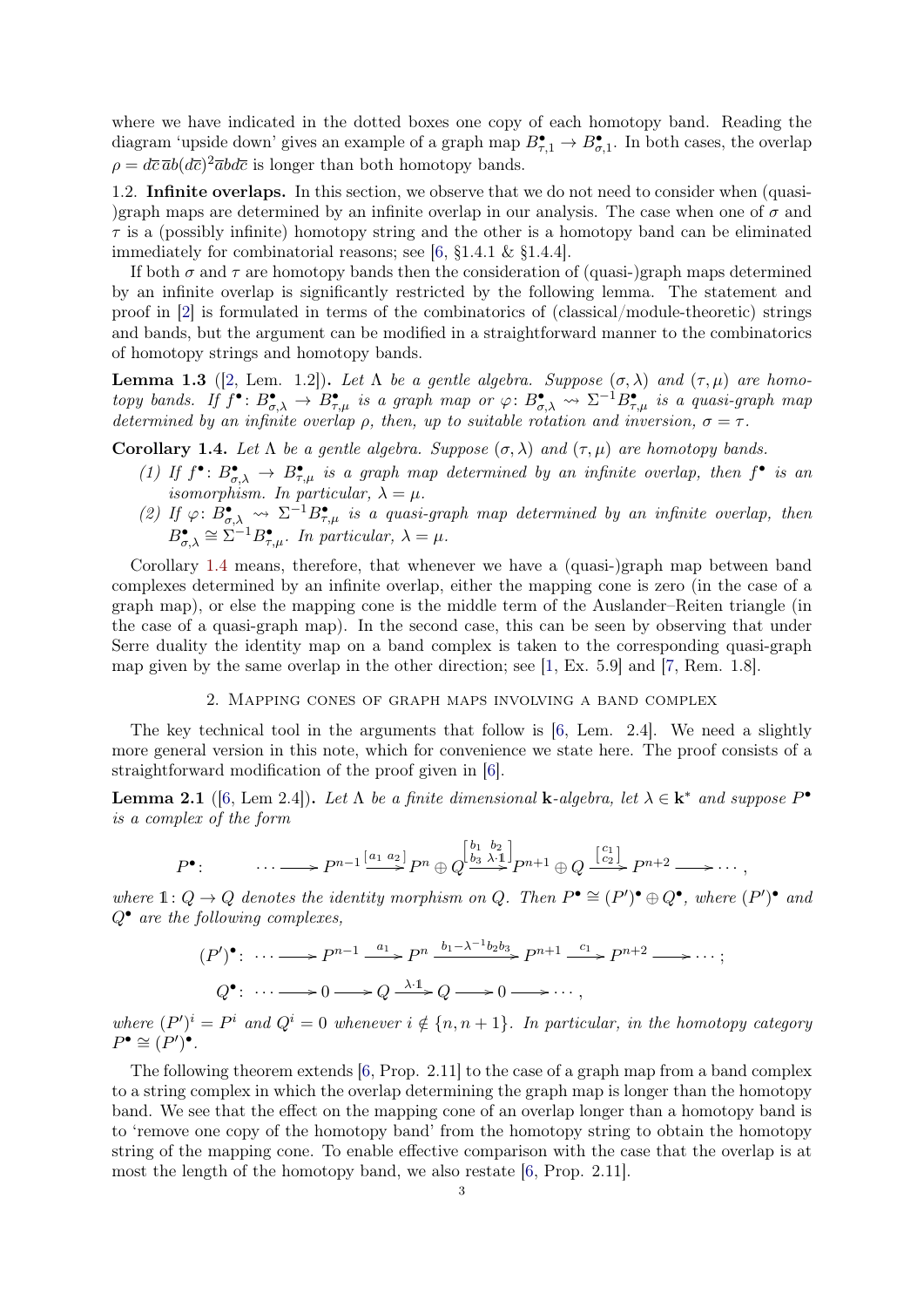<span id="page-3-0"></span>**Theorem 2.2.** Let  $\Lambda$  be a gentle algebra,  $\sigma$  be a homotopy band and  $\tau$  be a homotopy string. For  $\lambda \in \mathbf{k}^*,$  let  $f^{\bullet} : B^{\bullet}_{\sigma,\lambda} \to P^{\bullet}_{\tau}$  be a graph map determined by a (possibly trivial) maximal common homotopy string  $\rho = \rho_k \cdots \rho_1$ .

<span id="page-3-2"></span>(1) ([\[6,](#page-13-1) Prop. 2.11]) Suppose  $\rho$  is a proper subword of  $\sigma$ . Then, after suitable rotation of  $\sigma$ , there is a decomposition  $\sigma = \rho \alpha$  and a decomposition  $\tau = \delta \tau_L \rho \tau_R \gamma$ . Then  $M_{\tilde{f}^{\bullet}}^{\bullet} \cong P_c^{\bullet}$ , where  $c = \delta \tau_L \overline{\alpha} \tau_R \gamma$ . This is indicated in the unfolded diagram below, in which  $\alpha =$  $\alpha_{\ell} \cdots \alpha_1$ . Note that, if  $f_L \neq \emptyset$  then  $\tau_L \overline{\alpha_1} = \overline{f_L}$ ; similarly, if  $f_R \neq \emptyset$  then  $\overline{\alpha_{\ell}} \tau_R = f_R$ .

$$
B_{\sigma}^{\bullet}: \qquad \bullet \xrightarrow{\alpha_2} \bullet \xrightarrow{\alpha_1} \bullet \xrightarrow{\rho_k} \cdots \xrightarrow{\rho_1} \bullet \xrightarrow{\alpha_\ell} \bullet \xrightarrow{\alpha_{\ell-1}} \bullet \xrightarrow{\alpha_1} \bullet \xrightarrow{\rho_k} \bullet
$$

$$
P_{\tau}^{\bullet}: \qquad \searrow \bullet \xrightarrow{\tau_L} \bullet \xrightarrow{\rho_k} \cdots \xrightarrow{\rho_1} \bullet \xrightarrow{\tau_R} \bullet \sim \searrow \sim
$$

<span id="page-3-1"></span>(2) Suppose there is an integer  $\ell \geq 1$  such that  $\rho$  is a proper subword of  $\sigma^{\ell+1}$  and  $\sigma^{\ell}$  is a (not necessarily proper) subword of  $\rho$ . Then, after suitable rotation of  $\sigma$ , there is a decomposition  $\sigma = \beta \alpha$ , with  $\beta$  or  $\alpha$  possibly trivial, such that

 $\tau = \delta \sigma^{\ell} \beta \gamma$  for some  $\ell \geq 1$  and some homotopy strings  $\gamma$  and  $\delta$ .

In this case,  $M_{f^{\bullet}}^{\bullet} = P_c^{\bullet}$ , where  $c = \delta \sigma^{\ell-1} \beta \gamma$ .

**Remark 2.3.** Note that in Theorem [2.2\(](#page-3-0)[2\)](#page-3-1),  $\gamma$ ,  $\sigma^{\ell}\beta$  and  $\delta$  need not be homotopy substrings in the strictest sense of [\[6,](#page-13-1) Def 1.3(5)]. It is possible when taking a homotopy letter partition (see [\[6,](#page-13-1) Def 1.3(3)]) that the last homotopy letter of  $\gamma$  merges with the first homotopy letter of  $\sigma^{\ell}\beta$ and the last homotopy letter of  $\sigma^{\ell}\beta$  merges with the first homotopy letter of  $\delta$ .

*Proof of Theorem [2.2.](#page-3-0)* Statement [\(1\)](#page-3-2) was proved in [\[6,](#page-13-1) Prop. 2.11], therefore, we only prove [\(2\)](#page-3-1). The technique is to use Lemma [2.1](#page-2-2) repeatedly to remove the identity morphisms occurring in the mapping cone. The proof is somewhat technical so we proceed in a sequence of steps.

Step 1: Translate Lemma [2.1](#page-2-2) into the language of unfolded diagrams.

This step plays the role of [\[6,](#page-13-1) Cor. 2.7] in the proof of [\[6,](#page-13-1) Thm. 2.2]. Consider the following situation in  $M_{f^{\bullet}}^{\bullet}$ ,

$$
M_{f^{\bullet}}^{\bullet}:\qquad \cdots \longrightarrow P^{n-1} \stackrel{[a_1 \ a_2]}{\longrightarrow} P^n \oplus P_x \stackrel{[b_1 \ b_2]}{\longrightarrow} P^{n+1} \oplus P_x \stackrel{[c_1]}{\longrightarrow} P^{n+2} \longrightarrow \cdots.
$$

The unfolded diagram has the following form,

$$
x_1 \xrightarrow{\alpha_1} x \xrightarrow{\alpha_2} x_2 \xrightarrow{\alpha_1} x_1 \xrightarrow{\alpha_1} x \xrightarrow{\alpha_2} x_2 ,
$$
  
\n
$$
y_1 \xrightarrow{\beta_1} x \xrightarrow{\beta_2} y_2 \xrightarrow{\beta_2} x_1 \xrightarrow{\gamma_1} x' \xrightarrow{\gamma_2} z_2
$$

where the differentials  $d_{M_{f\bullet}^*}^{n-1}$ ,  $d_{M_{f\bullet}^*}^n$  and  $d_{M_{f\bullet}^*}^{n+1}$ , when they exist, have the following components:

- the identity map  $P_x \to P_x$  on the left hand side corresponds to the component 1 in the differential  $d_{M_{f^{\bullet}}}^{n}$ ;
- $\alpha_1$  and  $\alpha_2$  are either the components of  $a_2$  or  $b_3$ , depending on their orientations;
- $\beta_1$  and  $\beta_2$  are either the components of  $b_2$  or  $c_2$ , depending on their orientations;
- $\gamma_1$  and  $\gamma_2$  are either the components of  $b_1$  or  $c_1$ , depending on their orientations; and
- f is a component of  $b_3$ , which may be an identity map, a zero map, or a map induced by a nontrivial path in  $(Q, I)$ .

We note that this is a schematic only. In particular, the right-hand side of the diagram represents many possible repetitions of  $P_x$  in the unfolded diagram of  $f^{\bullet}$  depending on how many times  $P_x$ occurs in the support of  $f^{\bullet}$ . However, the schematic allows us to describe explicitly the effect of Lemma [2.1](#page-2-2) on the unfolded diagram of  $M_{f^{\bullet}}^{\bullet}$ . Namely, we obtain the following new components for  $1 \leq i, j \leq 2$ :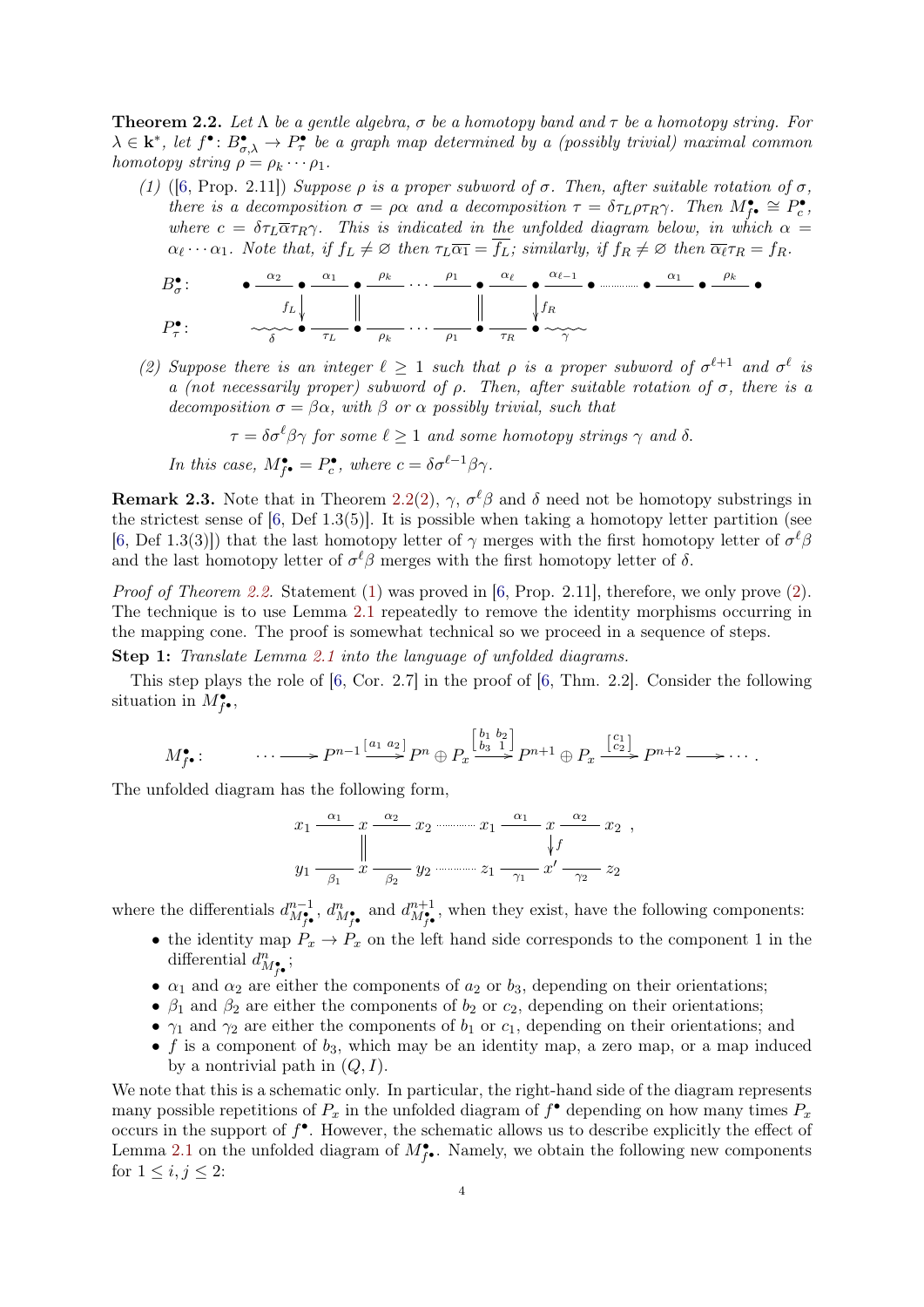- $-\beta_i \alpha_j : P_{y_i} \to P_{x_i}$  is a component of  $-b_2b_3$  whenever  $\beta_i$  is a component of  $b_2$  and  $\alpha_j$  is a component of  $b_3$ ; this is zero otherwise, and
- $-\beta_i f: P_{y_i} \to P_{x'}$  whenever  $\beta_i$  is a component of  $b_2$ ; this is zero otherwise.

The unfolded diagram of the complex  $(M_{f\bullet}^{\bullet})'$  thus becomes the following:



### Step 2. Remove one copy of  $\sigma$  from  $\tau$ .

In this step, we iteratively apply Step 1 to remove one copy of  $\sigma$  from  $\tau$ . In this process we will construct either one or two new families of maps in the unfolded diagram, which will be connected to either end of  $\delta$  and  $\sigma^{\ell-1}\beta\gamma$ . Consider the following schematic of the starting unfolded diagram, which shows the leftmost complete overlap with the band together with each occurrence of  $x_{n-1}$  in the support of  $f^{\bullet}$ ,

x1 −σ<sup>1</sup> x0 −σ<sup>n</sup> f<sup>L</sup> xn−<sup>1</sup> −σn−<sup>1</sup> xn−<sup>2</sup> x<sup>2</sup> −σ<sup>2</sup> x1 −σ<sup>1</sup> x0 −σ<sup>n</sup> xn−<sup>1</sup> gk x0 −σ<sup>n</sup> xn−<sup>1</sup> gi −σn−<sup>1</sup> xn−<sup>2</sup> δ z τ<sup>L</sup> xn−<sup>1</sup> <sup>σ</sup>n−<sup>1</sup> xn−<sup>2</sup> x<sup>2</sup> <sup>σ</sup><sup>2</sup> x<sup>1</sup> <sup>σ</sup><sup>1</sup> x<sup>0</sup> <sup>ω</sup><sup>k</sup> y<sup>k</sup> xi,<sup>0</sup> <sup>ω</sup><sup>i</sup> y<sup>i</sup> xi,n−<sup>2</sup>

,

where the number of times  $x_{n-1}$  occurs in the support of  $f^{\bullet}$  is  $k+1$ , and if  $k>1$  then  $y_i = x_{n-1}$ ,  $x_{i,0} = x_0, x_{i,n-2} = x_{n-2}, g_i = id_{x_{n-1}}$  and  $\omega_i = \sigma_n$  for all  $1 < i \leq k$ .

We split the analysis up into two cases:  $\sigma_n$  is inverse and  $\sigma_n$  is direct.

### Case:  $\sigma_n$  is inverse.

In this case  $\tau_L$  may be empty, direct or inverse. In the case that  $\tau_L$  is inverse, we must have that  $f_L$  is nontrivial. In the other cases,  $f_L = \emptyset$ . On the right-hand side, we must have that  $\omega_1 \neq \emptyset$  is an inverse homotopy letter and that  $g_1$  is a (possibly trivial) path. (The fact that  $\omega_i$ is an inverse homotopy letter for  $1 < i \leq k$  whenever  $k > 1$  is implicit in the fact that  $\omega_i = \sigma_n$ .

We first treat the case that  $\tau_L$  is direct. The unfolded diagram is the following:

$$
x_1 \xrightarrow{-\sigma_1} x_0 \xleftarrow{-\sigma_n} x_{n-1} \xrightarrow{-\sigma_{n-1}} x_{n-2} \xrightarrow{-\sigma_2} x_1 \xrightarrow{-\sigma_1} x_0 \xleftarrow{-\sigma_n} x_{n-1} \xrightarrow{-\sigma_n} x_{n-1} \xrightarrow{-\sigma_n} x_{n-1} \xrightarrow{-\sigma_{n-1}} x_{n-2} \xrightarrow{-\sigma_{n-1}} x_{n-2} \xrightarrow{\sigma_n} x_1 \xrightarrow{\sigma_n} x_0 \xleftarrow{\sigma_n} x_{n-1} \xrightarrow{\sigma_n} x_0 \xleftarrow{\sigma_n} x_0 \xleftarrow{\sigma_n} x_0 \xleftarrow{\sigma_n} x_0 \xleftarrow{\sigma_n} x_0 \xleftarrow{\sigma_n} x_0 \xleftarrow{\sigma_n} x_0 \xleftarrow{\sigma_n} x_0 \xleftarrow{\sigma_n} x_0 \xleftarrow{\sigma_n} x_0 \xleftarrow{\sigma_n} x_0 \xleftarrow{\sigma_n} x_0 \xleftarrow{\sigma_n} x_0 \xleftarrow{\sigma_n} x_0 \xleftarrow{\sigma_n} x_0 \xleftarrow{\sigma_n} x_0 \xleftarrow{\sigma_n} x_0 \xleftarrow{\sigma_n} x_0 \xleftarrow{\sigma_n} x_0 \xleftarrow{\sigma_n} x_0 \xleftarrow{\sigma_n} x_0 \xleftarrow{\sigma_n} x_0 \xleftarrow{\sigma_n} x_0 \xleftarrow{\sigma_n} x_0 \xleftarrow{\sigma_n} x_0 \xleftarrow{\sigma_n} x_0 \xleftarrow{\sigma_n} x_0 \xleftarrow{\sigma_n} x_0 \xleftarrow{\sigma_n} x_0 \xleftarrow{\sigma_n} x_0 \xleftarrow{\sigma_n} x_0 \xleftarrow{\sigma_n} x_0 \xleftarrow{\sigma_n} x_0 \xleftarrow{\sigma_n} x_0 \xleftarrow{\sigma_n} x_0 \xleftarrow{\sigma_n} x_0 \xleftarrow{\sigma_n} x_0 \xleftarrow{\sigma_n} x_0 \xleftarrow{\sigma_n} x_0 \xleftarrow{\sigma_n} x_0 \xleftarrow{\sigma_n} x_0 \xleftarrow{\sigma_n} x_0 \xleftarrow{\sigma_n} x_0 \xleftarrow{\sigma_n} x_0 \xleftarrow{\sigma_n} x_0 \xleftarrow{\sigma_n} x_0 \xleftarrow{\sigma_n} x_0 \xleftarrow{\sigma_n} x_0 \xleftarrow{\sigma_n} x_0 \xleftarrow{\sigma_n} x_0 \xleftarrow{\sigma_n} x_0 \xleftarrow{\sigma_n} x_0 \xleftarrow{\sigma
$$

<span id="page-4-0"></span>Application of Step 1 yields the new unfolded diagram:

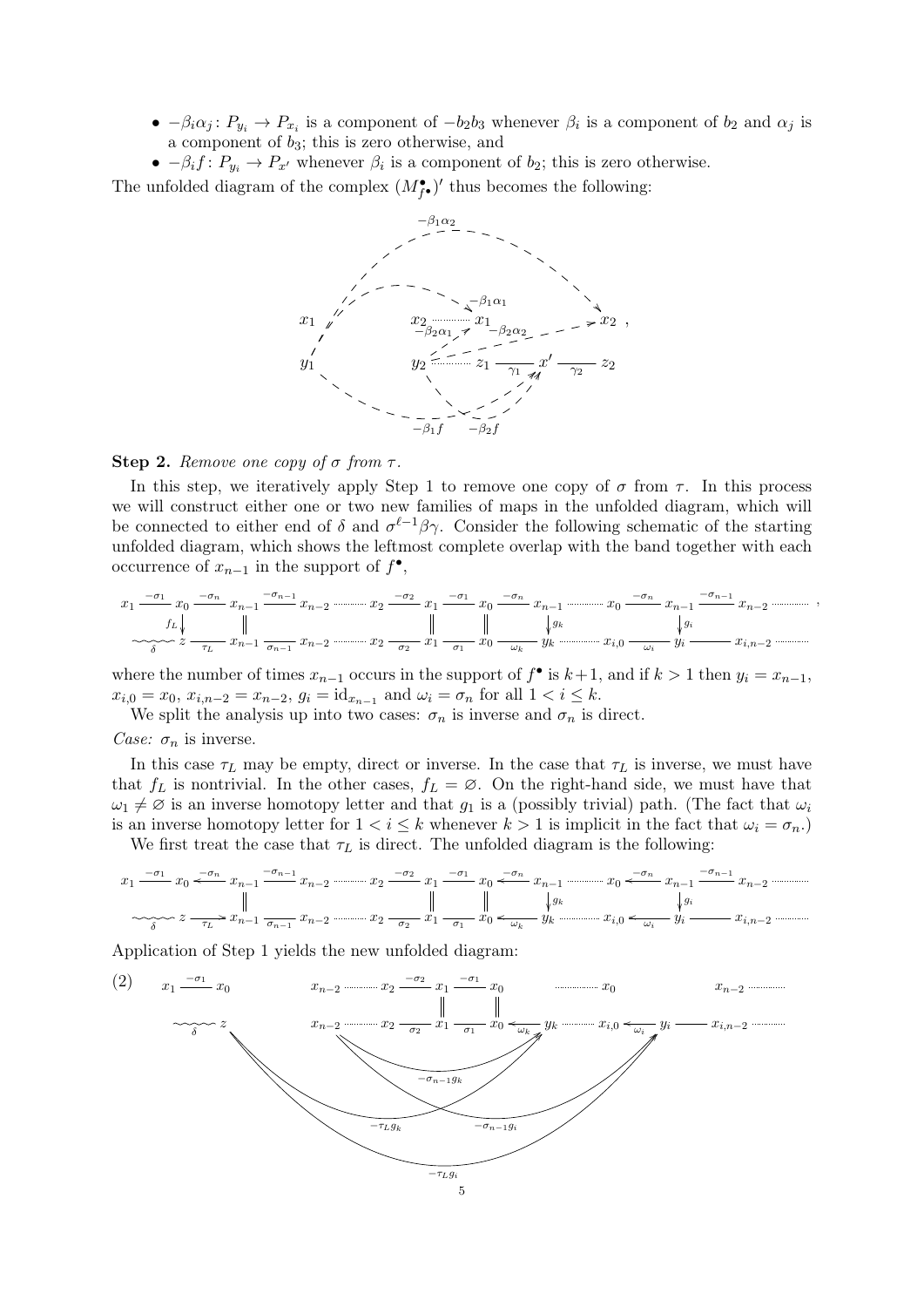where we have ignored all the composite morphisms incident with the top row of the unfolded diagram because they will be removed when  $x_0$  and  $x_{n-2}$  are removed in subsequent applications of Step 1. Moreover, note again, that diagram [\(2\)](#page-4-0) is a schematic: the curved arrows represent two families of morphisms with each family consisting of one arrow for each time  $x_{n-1}$  occurs in the support of  $f^{\bullet}$ . We observe two things, on the bottom row,

- any arrow whose target is  $x_{n-1}$  is composed with  $q_i$  to give a new arrow whose target is  $y_i$ ; and,
- any arrow whose source is  $x_{n-1}$  is removed.

Iterating Step 1, we obtain the following unfolded diagram, where all vertices on the top row have now been removed.

<span id="page-5-0"></span>

The case that  $\tau_L = \emptyset$  is a subcase of the above in which  $\delta = \emptyset$  and  $-\tau_L g_i = \emptyset$  for all  $1 \leq i \leq k$ . We are therefore left with the case that  $\tau_L$  is inverse. For this case, the unfolded diagram is the following.

$$
x_1 - \frac{\sigma_1}{\sigma_1} x_0 \xrightarrow{\sigma_1} x_{n-1} - \frac{\sigma_{n-1}}{\sigma_{n-1}} x_{n-2} \xrightarrow{\sigma_2} x_1 - \frac{\sigma_1}{\sigma_2} x_0 \xrightarrow{\sigma_n} x_{n-1} \xrightarrow{\sigma_{n-1}} x_{n-1} - \frac{\sigma_{n-1}}{\sigma_{n-1}} x_{n-2} \xrightarrow{\sigma_n} x_{n-1} - \frac{\sigma_{n-1}}{\sigma_{n-1}} x_{n-2} \xrightarrow{\sigma_n} x_1 - \frac{\sigma_2}{\sigma_2} x_1 \xrightarrow{\sigma_n} x_0 \xleftarrow{\sigma_n} x_0 \xleftarrow{\sigma_n} x_0 \xleftarrow{\sigma_n} x_0 \xleftarrow{\sigma_n} x_0 \xleftarrow{\sigma_n} x_0 \xleftarrow{\sigma_n} x_0 \xleftarrow{\sigma_n} x_0 \xleftarrow{\sigma_n} x_0 \xleftarrow{\sigma_n} x_0 \xleftarrow{\sigma_n} x_0 \xleftarrow{\sigma_n} x_0 \xleftarrow{\sigma_n} x_0 \xleftarrow{\sigma_n} x_0 \xleftarrow{\sigma_n} x_0 \xleftarrow{\sigma_n} x_0 \xleftarrow{\sigma_n} x_0 \xleftarrow{\sigma_n} x_0 \xleftarrow{\sigma_n} x_0 \xleftarrow{\sigma_n} x_0 \xleftarrow{\sigma_n} x_0 \xleftarrow{\sigma_n} x_0 \xleftarrow{\sigma_n} x_0 \xleftarrow{\sigma_n} x_0 \xleftarrow{\sigma_n} x_0 \xleftarrow{\sigma_n} x_0 \xleftarrow{\sigma_n} x_0 \xleftarrow{\sigma_n} x_0 \xleftarrow{\sigma_n} x_0 \xleftarrow{\sigma_n} x_0 \xleftarrow{\sigma_n} x_0 \xleftarrow{\sigma_n} x_0 \xleftarrow{\sigma_n} x_0 \xleftarrow{\sigma_n} x_0 \xleftarrow{\sigma_n} x_0 \xleftarrow{\sigma_n} x_0 \xleftarrow{\sigma_n} x_0 \xleftarrow{\sigma_n} x_0 \xleftarrow{\sigma_n} x_0 \xleftarrow{\sigma_n} x_0 \xleftarrow{\sigma_n} x_0 \xleftarrow{\sigma_n} x_0 \xleftarrow{\sigma_n} x_0 \xleftarrow{\sigma_n} x_0 \xleftarrow{\sigma_n} x_0 \xleftarrow{\sigma_n} x_0 \xleftarrow{\sigma_n} x_0 \xleftarrow{\sigma_n} x_0 \xleftarrow{\sigma_n} x_0 \xleftarrow{\sigma_n} x_0 \xleftarrow{\sigma_n} x_0 \x
$$

Note that  $\overline{\tau_L} = \overline{\sigma_n} f_L$  and  $f_L$  is a nontrivial path in  $(Q, I)$ . After iterating Step 1, the resulting unfolded diagram is given below.

<span id="page-5-1"></span>(4) 
$$
\sum_{\delta} z \leftarrow \overline{f_{L} \omega_{k}} \qquad \qquad y_{k} \longrightarrow x_{i,0} \leftarrow \omega_{i} \qquad x_{i,n-2} \dots
$$

We remark that the condition  $\overline{\tau_L} = \overline{\sigma_n} f_L \neq 0$  ensures that  $\overline{f_L} \omega_k \neq 0$ .

Case:  $\sigma_n$  is direct.

In this case  $\tau_L \neq \emptyset$  is a direct homotopy letter and  $f_L$  is a nontrivial path in  $(Q, I)$ . On the right-hand side, the case distinction is between  $\omega_k$  being an empty, inverse or direct homotopy letter. However,  $\omega_k$  can only be an empty or inverse homotopy letter when  $k = 1$ , since whenever  $k > 1$ , we have  $\omega_k = \sigma_n$ , which is direct.

Suppose  $\omega_k$  is direct. Then  $\omega_k = \sigma_n g_k$  with  $g_k$  a (possibly trivial) path. (Indeed,  $g_k$  can only be nontrivial if  $k = 1$ .) The unfolded diagram is the following.

x1 −σ<sup>1</sup> x0 <sup>−</sup>σ<sup>n</sup> / f<sup>L</sup> xn−<sup>1</sup> −σn−<sup>1</sup> xn−<sup>2</sup> x<sup>2</sup> −σ<sup>2</sup> x1 −σ<sup>1</sup> x0 <sup>−</sup>σ<sup>n</sup> /xn−<sup>1</sup> gk x0 <sup>−</sup>σ<sup>n</sup> /xn−<sup>1</sup> gi −σn−<sup>1</sup> xn−<sup>2</sup> δ z τ<sup>L</sup> /xn−<sup>1</sup> <sup>σ</sup>n−<sup>1</sup> xn−<sup>2</sup> x<sup>2</sup> <sup>σ</sup><sup>2</sup> x<sup>1</sup> <sup>σ</sup><sup>1</sup> x<sup>0</sup> <sup>ω</sup><sup>k</sup> /y<sup>k</sup> xi,<sup>0</sup> <sup>ω</sup><sup>i</sup> /y<sup>i</sup> xi,n−<sup>2</sup>

<span id="page-5-2"></span>In this case, iterated application of Step 1 yields the unfolded diagram below.

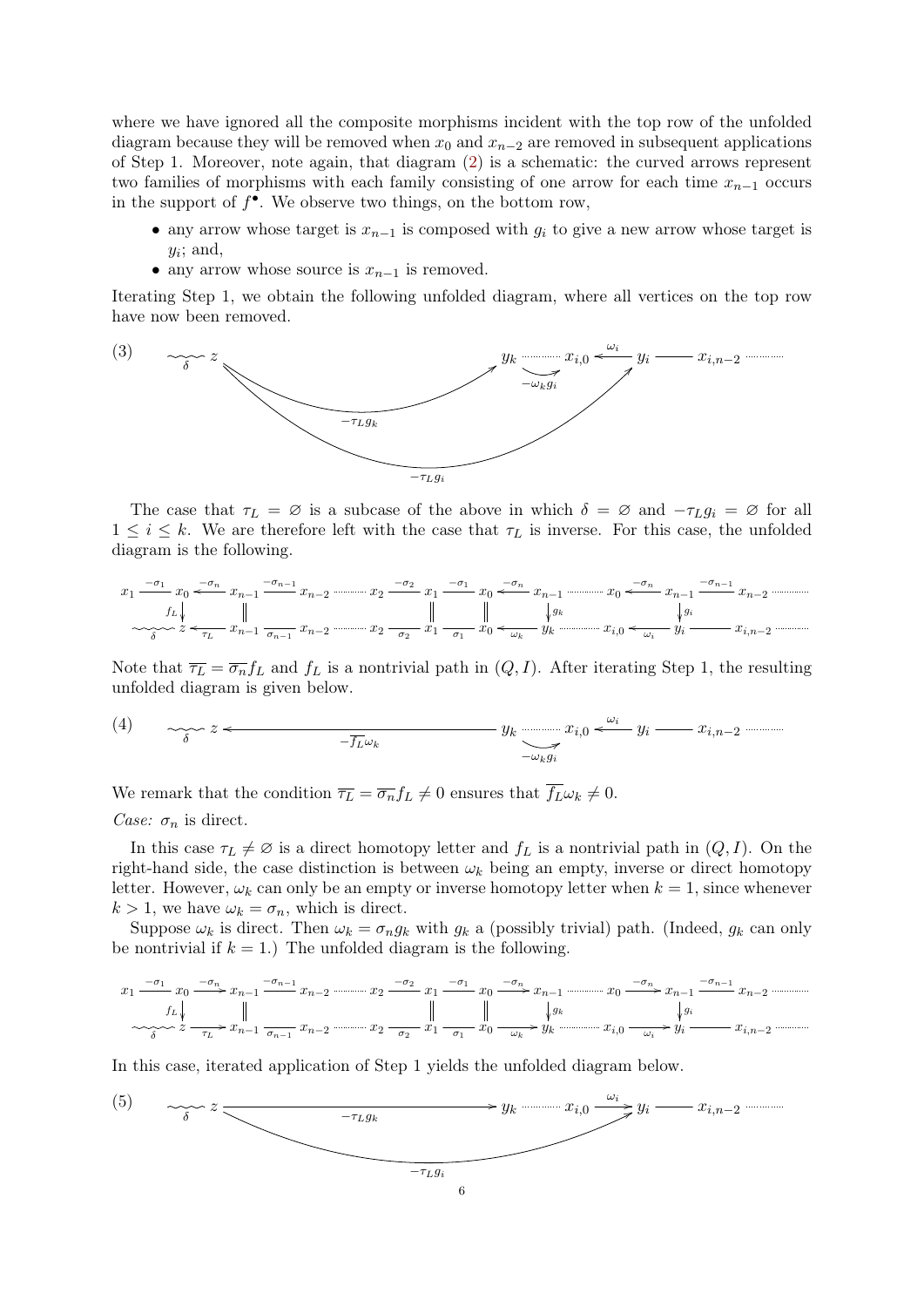If  $\omega_k$  is an inverse or empty homotopy letter, then  $k = 1$  and the starting unfolded diagram is given below.



Now, iterated application of Step 1 gives the unfolded diagram,

<span id="page-6-0"></span>(6) 
$$
\sim \zeta \sim z \leftarrow \frac{1}{-\overline{f_L}\omega_1} \qquad y_1 \cdots \cdots \cdots
$$

We observe that  $\overline{f_L}\omega_1 \neq 0$ : for if  $\sigma_1$  is direct, then  $\sigma_1 f_L = 0$  because  $\sigma_n = f_L \tau_L$ , whence  $\overline{\omega_1} f_L \neq 0$ . Similarly, if  $\sigma_1$  is inverse, then  $\sigma_1 \omega_1 = 0$  means that  $\overline{\omega_1} f_L \neq 0$  by gentleness of  $(Q, I)$ .

# Step 3. Homotopy into a string complex.

We note that the unfolded diagram [\(6\)](#page-6-0) is already, up to a sign, the unfolded diagram of a string complex. It is straightforward to construct an isomorphism between the string complex given by the unfolded diagram [\(6\)](#page-6-0) and the string complex given by the unfolded diagram without any signs. For the remaining cases, one can define the required isomorphism through an unfolded diagram. Below, we explicitly give the construction for  $(3)$ ; cases  $(4)$  and  $(5)$  are analogous.

Let  $N^{\bullet} = (N^n, d_{N^{\bullet}}^n)$  be the complex in  $\mathsf{K}^{b,-}(\mathsf{proj}(\Lambda))$  corresponding to the unfolded diagram [\(3\)](#page-5-0). For case [\(3\)](#page-5-0), the unfolded diagram of the corresponding string complex is

<span id="page-6-1"></span>
$$
(7) \qquad \underset{\sim \sim} \delta \qquad \qquad \tau_{Lg_k} \qquad \qquad \longrightarrow y_k \qquad \qquad x_{i,0} \overset{\omega_i}{\longleftarrow} y_i \overset{\theta_i}{\longrightarrow} x_{i,n-2} \qquad \qquad \cdots \qquad \qquad
$$

Write  $P^{\bullet} = (P^n, d_{P^{\bullet}}^n)$  for the complex in  $\mathsf{K}^{b,-}(\mathsf{proj}(\Lambda))$  whose unfolded diagram is given by [\(7\)](#page-6-1). We now define an isomorphism  $\varphi^{\bullet} : N^{\bullet} \to P^{\bullet}$  whose nonzero components are defined via the unfolded diagram given in Figure [1.](#page-7-1) Recall that  $\varphi^{\bullet}$  is a family of morphisms consisting of matrices  $\varphi^n: N^n \to P^n$  whose entries are (possibly trivial and signed) paths in  $(Q, I)$ .

In Figure [1,](#page-7-1) the morphisms occurring as diagonal entries in the  $\varphi^n$  are indicated by vertical equals signs. Those entries which are supported on the indecomposable projective modules occurring in the subword  $\delta$  carry the sign  $-1$ ; those supported at all other indecomposable projective modules are identity morphisms. In this way we see that each  $\varphi^n$  has no zero entries on its diagonal, and each entry is either 1 or −1.

To ensure commutativity of the diagram, we need to introduce some correction terms off the diagonals of  $\varphi^n$ . These terms are indicated by red arrows marked  $-1$  in the Figure [1.](#page-7-1) By examining Figure [1,](#page-7-1) one observes that the diagram commutes (meaning that  $\varphi^{\bullet} \colon N^{\bullet} \to P^{\bullet}$  is a well-defined morphism of complexes); we note that if  $g_1 \neq id_{x_{n-1}}$  then  $\overline{\sigma_n} = g_1 \overline{\omega_1}$ , and if  $\theta_1$  is direct then  $g_1\theta_1 = 0$ , each by definition of the graph map giving the overlap (and gentleness of  $(Q, I)$ ). If  $g_1 = id_{x_{n-1}}$ , then the off-diagonal components continue further to the right, each one carrying a minus sign. In particular, each off-diagonal entry in  $\varphi^{\bullet}$  corresponds to the components of the graph map  $f^{\bullet}$  with those incident with one copy of the band deleted.

Now arguing on the rank shows that for each  $n, \varphi^n$  is a full rank matrix, meaning that  $\varphi^{\bullet} \colon N^{\bullet} \to P^{\bullet}$  is an isomorphism. Alternatively, using unfolded diagrams as in Figure [1,](#page-7-1) one can explicitly write down the inverse of  $\varphi^{\bullet}$ . This completes the proof of Theorem [2.2\(](#page-3-0)[2\)](#page-3-1).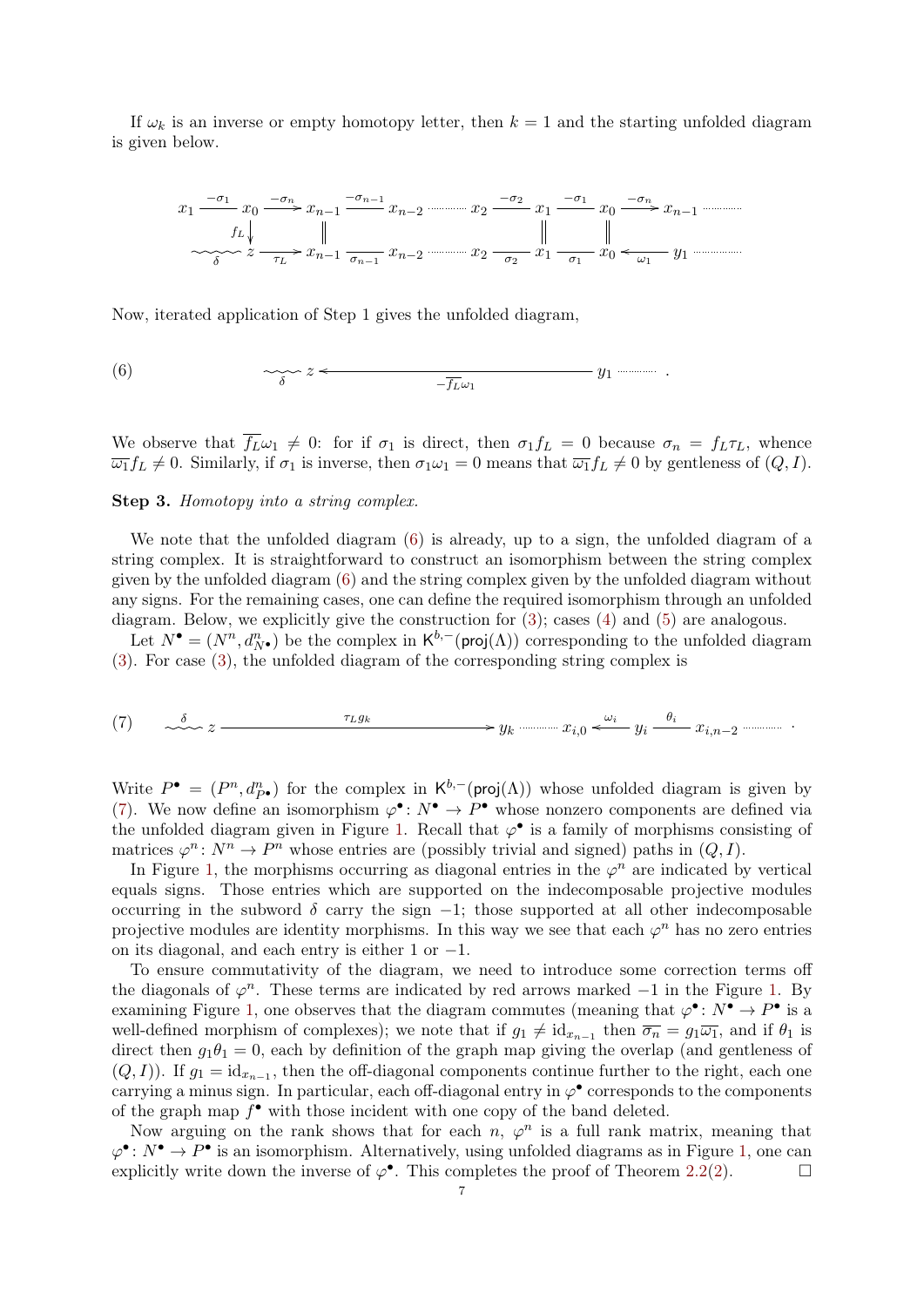

<span id="page-7-1"></span>FIGURE 1. Unfolded diagram defining the isomorphism  $\varphi^{\bullet} : N^{\bullet} \to P^{\bullet}$ . The blue and green arrows represent components of the differential  $d_N^{\bullet}$  that we wish to remove via the isomorphism. Morphisms in grey are diagonal entries; morphisms in red are off diagonal entries, if  $g_1 = id$  then they may continue to the right.

Below we state a dual version of Theorem [2.2](#page-3-0) in which  $\sigma$  is homotopy string and  $\tau$  is a homotopy band that extends [\[6,](#page-13-1) Prop. 2.12]; the proof is analogous.

**Theorem 2.4.** Let  $\Lambda$  be a gentle algebra,  $\sigma$  be a homotopy string and  $\tau$  be a homotopy band. For  $\mu \in \mathbf{k}^*,$  let  $f^{\bullet} \colon P_{\sigma}^{\bullet} \to B_{\tau,\mu}^{\bullet}$  be a graph map determined by a (possibly trivial) maximal common homotopy string ρ.

(1) ([\[6,](#page-13-1) Prop. 2.12]) Suppose  $\rho$  is a proper subword of  $\tau$ . Then, after suitable rotation of  $\tau$ , there is a decomposition  $\sigma = \beta \sigma_L \rho \sigma_R \alpha$  and a decomposition  $\tau = \rho \gamma$ . Then  $M_{\tilde{f}^{\bullet}}^{\bullet} \cong P_c^{\bullet}$ , where  $c = \beta \sigma_L \overline{\gamma} \sigma_R \alpha$ . This is indicated in the unfolded diagram below, in which  $\gamma = c$ .  $\gamma_{\ell} \cdots \gamma_1$ . Note that, if  $f_L \neq \emptyset$  then  $\sigma_L \overline{\gamma_1} = f_L$ ; similarly, if  $f_R \neq \emptyset$  then  $\overline{\gamma_{\ell}} \sigma_R = \overline{f_R}$ .



(2) Suppose there is an integer  $\ell \geq 1$  such that  $\rho$  is a proper subword of  $\tau^{\ell+1}$  and  $\tau^{\ell}$  is a (not necessarily proper) subword of  $\rho$ . Then, after suitable rotation of  $\tau$ , there is a decomposition  $\tau = \delta \gamma$ , with  $\delta$  or  $\gamma$  possibly trivial, such that

 $\sigma = \beta \tau^\ell \delta \alpha$  for some  $\ell \geq 1$  and some homotopy strings  $\alpha$  and  $\beta$ .

In this case, 
$$
M_{f^{\bullet}}^{\bullet} = P_c^{\bullet}
$$
, where  $c = \beta \tau^{\ell-1} \delta \alpha$ .

Finally, there is a version of Theorem [2.2](#page-3-0) in which both  $\sigma$  and  $\tau$  are homotopy bands. Before stating it, we need a lemma explaining how a complex corresponding to an unfolded diagram given by a power of a band decomposes into indecomposable complexes.

<span id="page-7-0"></span>**Lemma 2.5.** Let **k** be an algebraically closed field. Suppose  $\tau$  is a homotopy band and  $\sigma = \tau^n$ . Let  $B_{\sigma,\lambda}^{\bullet}$  be the complex induced by the unfolded diagram of  $\sigma$  in which the scalar  $\lambda \in \mathbf{k}^*$  is placed Let  $D_{\sigma,\lambda}$  be the complex matrica by the ampoiacle diagram by  $\sigma$  in anten the scalar  $\lambda \subset \mathbb{R}^n$  is placed<br>on direct homotopy letter. Then  $B_{\sigma,\lambda}^{\bullet} \cong \bigoplus_{i=1}^n B_{\tau,\omega^i\mu}^{\bullet}$ , where  $\mu = \sqrt[n]{\lambda}$  is some fix and  $\omega$  is a primitive  $n^{th}$  root of unity.

*Proof.* The unfolded diagram in Figure [2](#page-8-0) shows how to define a split monomorphism  $B^{\bullet}_{\tau,\omega\mu} \to$  $B_{\sigma,\lambda}^{\bullet}$ ; the split monomorphism  $B_{\tau,\omega^i\mu}^{\bullet} \to B_{\sigma,\lambda}^{\bullet}$  is defined analogously. The direct sum of these split monomorphisms is clearly an isomorphism (its inverse is given by the direct sum of the corresponding split epimorphisms).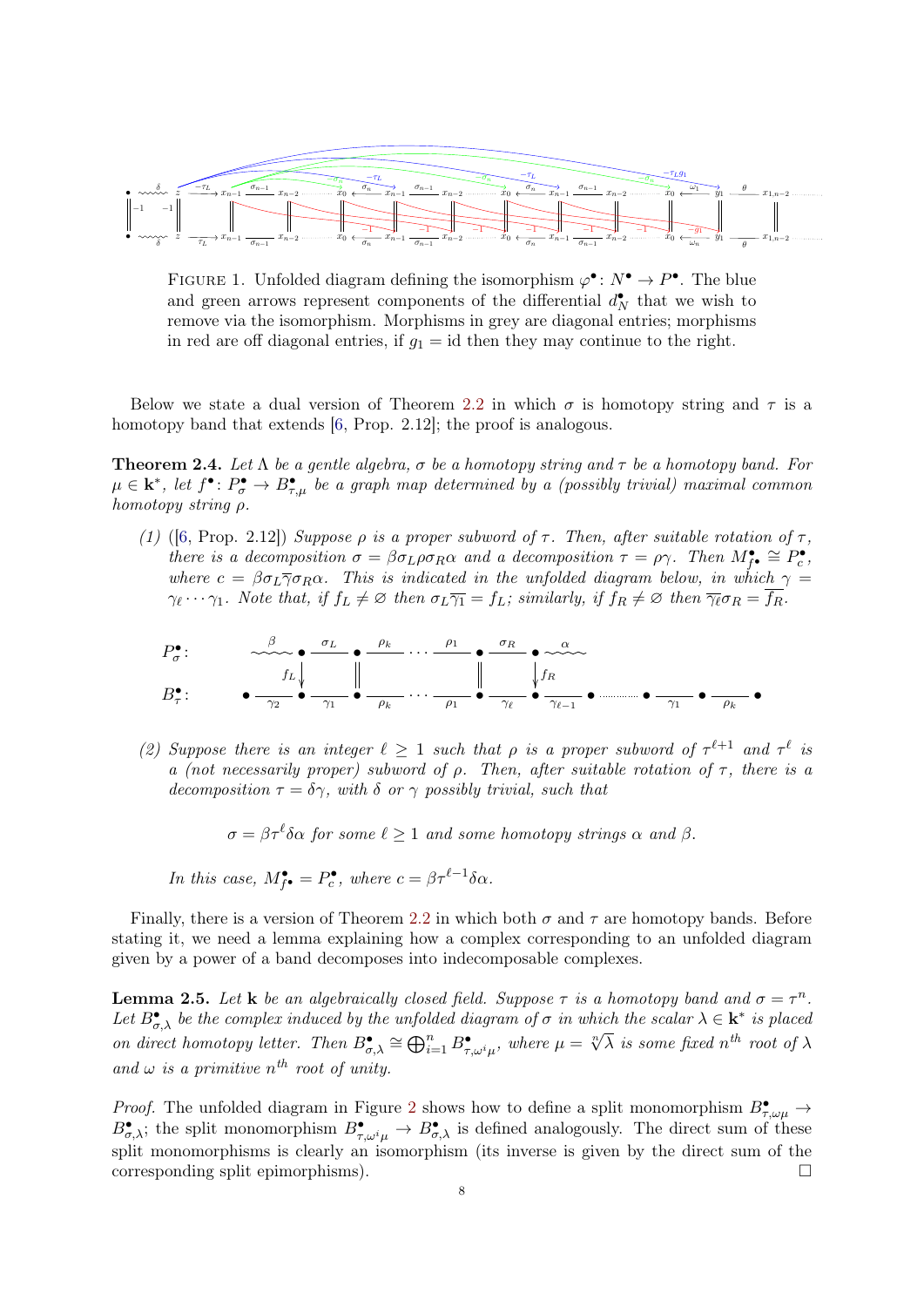

<span id="page-8-0"></span>FIGURE 2. Unfolded diagram of a split monomorphism  $B^{\bullet}_{\tau,\omega\mu} \to B^{\bullet}_{\sigma,\lambda}$ , where the copies of  $\tau$  on the top row are identified, and copies of  $\sigma$  on the bottom row are identified.

The first three statements of the following theorem extend [\[6,](#page-13-1) Prop. 2.9] to the case of a graph map between band complexes in which the overlap is longer than at least one of the homotopy bands. Again, the effect on the mapping cone calculus is 'to remove the shorter homotopy band from the longer homotopy band'. The final statement uses Lemma [2.5](#page-7-0) to correct the statement of [\[6,](#page-13-1) Prop. 2.9] in the case that the overlap is shorter than both homotopy bands.

<span id="page-8-5"></span>**Theorem 2.6.** Let  $\Lambda$  be a gentle algebra over an algebraically closed field **k**. Let  $(\sigma, \lambda)$  and  $(\tau, \mu)$  be homotopy bands, where by convention  $\lambda$  and  $\mu$  are placed on direct homotopy letters. Suppose  $f^{\bullet} \colon B^{\bullet}_{\sigma,\lambda} \to B^{\bullet}_{\tau,\mu}$  is a graph map determined by a (possibly trivial) maximal common homotopy string ρ.

- <span id="page-8-1"></span>(1) Suppose  $\text{len}(\tau) = \text{len}(\sigma)$  and both  $\sigma$  and  $\tau$  are subwords of  $\rho$ . Then  $f^{\bullet}$  is an isomorphism and  $M_{f^{\bullet}}^{\bullet} \cong 0^{\bullet}$ .
- <span id="page-8-2"></span>(2) Suppose  $\text{len}(\tau) < \text{len}(\sigma)$  and  $\tau$  is a subword of  $\rho$ . Then there is a homotopy band  $\theta$  and an integer  $k \geq 1$  such that  $\sigma = \tau \theta^k$  and

$$
M_{f^{\bullet}}^{\bullet} \cong \bigoplus_{i=1}^{k} B_{\theta,\omega^{i}}^{\bullet} \otimes_{\overline{\lambda\mu}},
$$

where  $\omega$  is a primitive  $k^{th}$  root of unity.

<span id="page-8-3"></span>(3) Suppose len(τ) > len(σ) and σ is a subword of  $\rho$ . Then there is a homotopy band  $\varphi$  and an integer  $\ell > 1$  such that  $\tau = \sigma \varphi^{\ell}$  and

$$
M^\bullet_{f^\bullet}\cong \bigoplus_{i=1}^\ell B^\bullet_{\varphi,\varepsilon^i\sqrt[\ell]{-\lambda\mu}},
$$

where  $\varepsilon$  is a primitive  $\ell^{th}$  root of unity.

<span id="page-8-4"></span>(4) Suppose that  $\rho$  is a proper subword of both  $\sigma$  and  $\tau$ . After suitable rotations of  $\sigma$  and  $\tau$ . we have  $\sigma = \rho \alpha$  and  $\tau = \rho \gamma$ . Then, there exists a homotopy band  $\theta$  and an integer  $k \geq 1$ such that  $\overline{\gamma}\alpha = \theta^k$  and

$$
M_{f^{\bullet}}^{\bullet} = \begin{cases} \bigoplus_{i=1}^{k} B_{\theta,\omega^{i}}^{\bullet} \sqrt[k]{\lambda\mu} & \text{if } \text{len}(\rho) \text{ is even; and,} \\ \bigoplus_{i=1}^{k} B_{\theta,\omega^{i}}^{\bullet} \sqrt[k]{-\lambda\mu} & \text{if } \text{len}(\rho) \text{ is odd,} \end{cases}
$$

where  $\omega$  is a primitive  $k^{th}$  root of unity.

Proof. For [\(1\)](#page-8-1), len( $\tau$ ) = len( $\sigma$ ) and both  $\sigma$  and  $\tau$  being subwords of  $\rho$  means that in order for the corresponding unfolded diagram to be commutative,  $\rho$  must be an infinite overlap. By Corollary [1.4,](#page-2-1) it follows that  $f^{\bullet}$  is an isomorphism. In particular, for the remainder of the proof we may assume without loss of generality that  $\rho$  is finite.

For [\(2\)](#page-8-2), the assumption  $\text{len}(\tau) < \text{len}(\sigma)$  implies that, after suitable rotation,  $\rho = \tau \rho'$  and  $\sigma =$  $\tau\alpha$ , with  $\alpha$  nontrivial and  $\rho'$  possibly trivial. We have  $s(\alpha) = s(\sigma) = e(\sigma) = e(\tau) = s(\tau) = e(\alpha)$ , showing that  $\alpha$  starts and ends at the same vertex in Q. The same argument applied to degrees shows that  $\alpha$  starts and ends in the same degree.

Write  $\sigma = \sigma_m \cdots \sigma_1$ ,  $\tau = \tau_n \cdots \tau_1$  and  $\alpha = \alpha_t \cdots \alpha_1$ . To conclude that  $\alpha$  is a power of a band, we must show that  $\alpha_1 \alpha_t$  is defined as a homotopy band, i.e. they remain distinct homotopy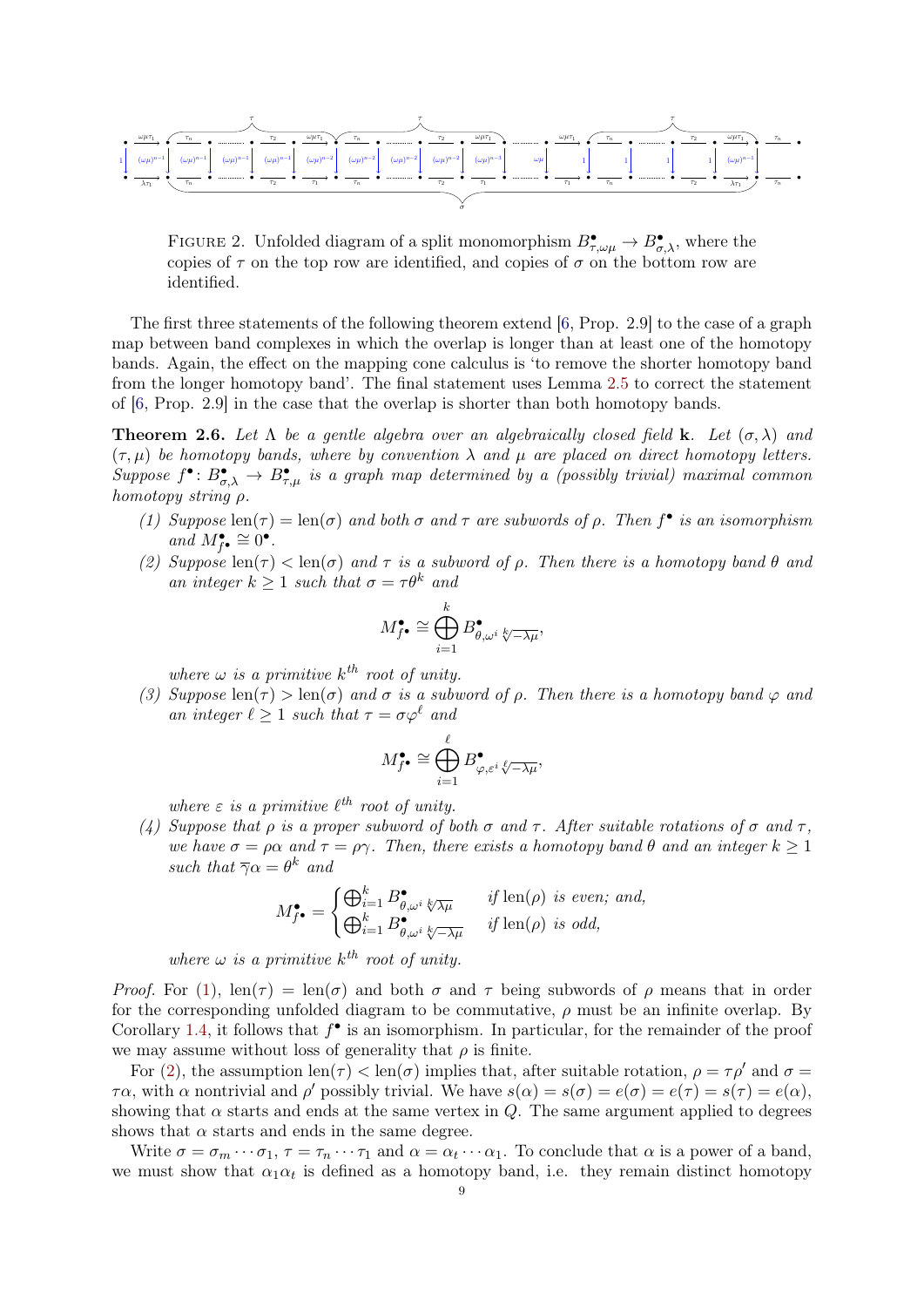letters. If  $\tau$  is a proper subword of  $\rho$ , this is clear: then  $\rho' = \alpha_t \rho''$  for some possibly trivial homotopy string  $\rho''$ . But since  $\alpha_t \rho'$  is a subword of  $\alpha_t \in \tau$ , we have that  $\alpha_t = \tau_n = \sigma_m$ . But since  $\alpha_1 = \sigma_1$  and  $\sigma$  is a homotopy band, it follows that  $\alpha_1 \alpha_t$  is defined as a homotopy band.

Now suppose that  $\tau$  is not a proper subword of  $\rho$ , i.e.  $\tau = \rho$ . In this case, we have the following unfolded diagram of the graph map  $f^{\bullet}$  in which  $f_L$  and  $f_R$  are possibly empty.



If  $\alpha_1$  and  $\alpha_t$  are both direct, then  $\alpha_1 = f_L \tau_1$  and  $\tau_n = \alpha_t f_R$ . Thus  $\tau_1 \tau_n$  being defined implies that  $\alpha_1 \alpha_t$  is defined. Dually when  $\alpha_1$  and  $\alpha_t$  are both inverse.

Now suppose  $\alpha_1$  is inverse and  $\alpha_t$  is direct; the argument when  $\alpha_1$  is direct and  $\alpha_t$  is inverse is dual. There are four cases, which we treat below.

(i) Suppose  $\tau_1$  and  $\tau_n$  are both direct. Then  $\sigma_m = \tau_n = \alpha_t f_R$ , giving us the unfolded diagram

$$
\bullet \stackrel{\alpha_1 = \sigma_1}{\longleftarrow} \bullet \stackrel{\sigma_m = \alpha_t f_R}{\longrightarrow} \bullet \stackrel{\dots}{\longrightarrow}
$$

since  $\sigma_1 \sigma_m$  is defined, it follows that so is  $\alpha_1 \alpha_t$ .

- (ii) The case that  $\tau_1$  and  $\tau_n$  are both inverse is dual to the one above.
- (iii) Suppose  $\tau_1$  is inverse and  $\tau_n$  is direct. Then  $\tau_n = \alpha_t f_R$  and  $\tau_1 = \overline{f_L} \alpha_1$ , giving us the unfolded diagram

$$
\overbrace{\bullet}^{\tau_1=\overline{f_L}\alpha_1} \overbrace{\bullet}^{\tau_n=\alpha_t f_R} \bullet
$$

since  $\tau_1 \tau_n$  is defined, it follows that so is  $\alpha_1 \alpha_t$ .

(iv) Suppose  $\tau_1$  is direct and  $\tau_n$  is inverse. Now the fact that  $\tau_1 \alpha_t = 0$ ,  $\alpha_1 \tau_n = 0$  and  $\tau_1 \tau_n$  is defined together with gentleness means that  $\alpha_1 \alpha_t$  must also be defined.

Hence, we find that  $\alpha$  is (a power of a) homotopy band, i.e.  $\alpha = \theta^k$  for some homotopy band  $\theta$  and some integer  $k \geq 1$ .

Now, arguing as in Theorem [2.2](#page-3-0) using Lemma [2.1](#page-2-2) shows that  $M_{f^{\bullet}}^{\bullet} \cong B_{\alpha,-\lambda\mu}^{\bullet}$ , where  $B_{\alpha,-\lambda\mu}^{\bullet}$ denotes the complex induced by the unfolded diagram for  $\alpha$  with  $-\lambda\mu$  placed on a direct ho-motopy letter. Applying Lemma [2.5](#page-7-0) shows that  $M_{f^{\bullet}}^{\bullet} \cong \bigoplus_{i=1}^{k} B_{\theta,\omega^i}^{\bullet} \otimes_{\sqrt{-\lambda\mu}}^{\bullet}$ , where  $\omega$  is a primitive  $k^{\text{th}}$  of unity.

Statement [\(3\)](#page-8-3) is dual to statement [\(2\)](#page-8-2).

Finally, for [\(4\)](#page-8-4), the argument given in the proof of [\[6,](#page-13-1) Prop. 2.9] shows that  $M_{\tilde{f}}^{\bullet} \cong B_{\overline{\gamma}\alpha,\pm\lambda\mu}^{\bullet}$ , where  $B^{\bullet}_{\overline{\gamma}\alpha,\pm\lambda\mu}$  is the complex induced by the unfolded diagram for  $\overline{\gamma}\alpha$  with  $\pm\lambda\mu$  placed on a direct homotopy letter. The argument in the proof of [\[6,](#page-13-1) Prop. 2.9] shows that  $\overline{\gamma}\alpha$  is a (not necessarily trivial) power of a homotopy band, i.e.  $\overline{\gamma}\alpha = \theta^k$  for some homotopy band  $\theta$  and some integer  $k \geq 1$ . Thus, it now follows from Lemma [2.5](#page-7-0) that  $M_{f^{\bullet}}^{\bullet} \cong \bigoplus_{i=1}^{k} B_{\theta,\omega^{i}}^{\bullet} \otimes_{\pm \lambda \mu^{i}}^{\bullet}$ , where  $\omega$  is again a primitive  $k^{\text{th}}$  of unity.

**Example 2.7.** Let  $\sigma$  and  $\tau$  be the homotopy bands given in Example [1.2](#page-1-2) and  $f: B^{\bullet}_{\tau,1} \to B^{\bullet}_{\sigma,1}$ be the graph map defined by the unfolded diagram [\(1\)](#page-1-3). Note that, in this example, the roles of  $\sigma$  and  $\tau$  are interchanged in comparison with Theorem [2.6.](#page-8-5) We have len( $\tau$ ) < len( $\sigma$ ), putting us in case [\(3\)](#page-8-3) of the theorem. In this case we have  $\sigma = \tau d\bar{c} \bar{a}b$ . In particular,  $\ell = 1$  and  $\varphi = d\bar{c} \bar{a}b$ is a homotopy band. Hence,  $M_{f^{\bullet}}^{\bullet} \cong B_{\varphi,-1}^{\bullet}$  and the mapping cone is indecomposable.

**Example 2.8.** Let  $\mathbf{k} = \mathbb{C}$  and let  $\Lambda$  be the C-algebra given by the quiver with relations in Example [1.2.](#page-1-2) Let  $\sigma$  and  $\tau$  be the following homotopy bands  $\sigma = (d\bar{c})^7 \bar{a}b$  and  $\tau = (d\bar{c})^4 \bar{a}b$ .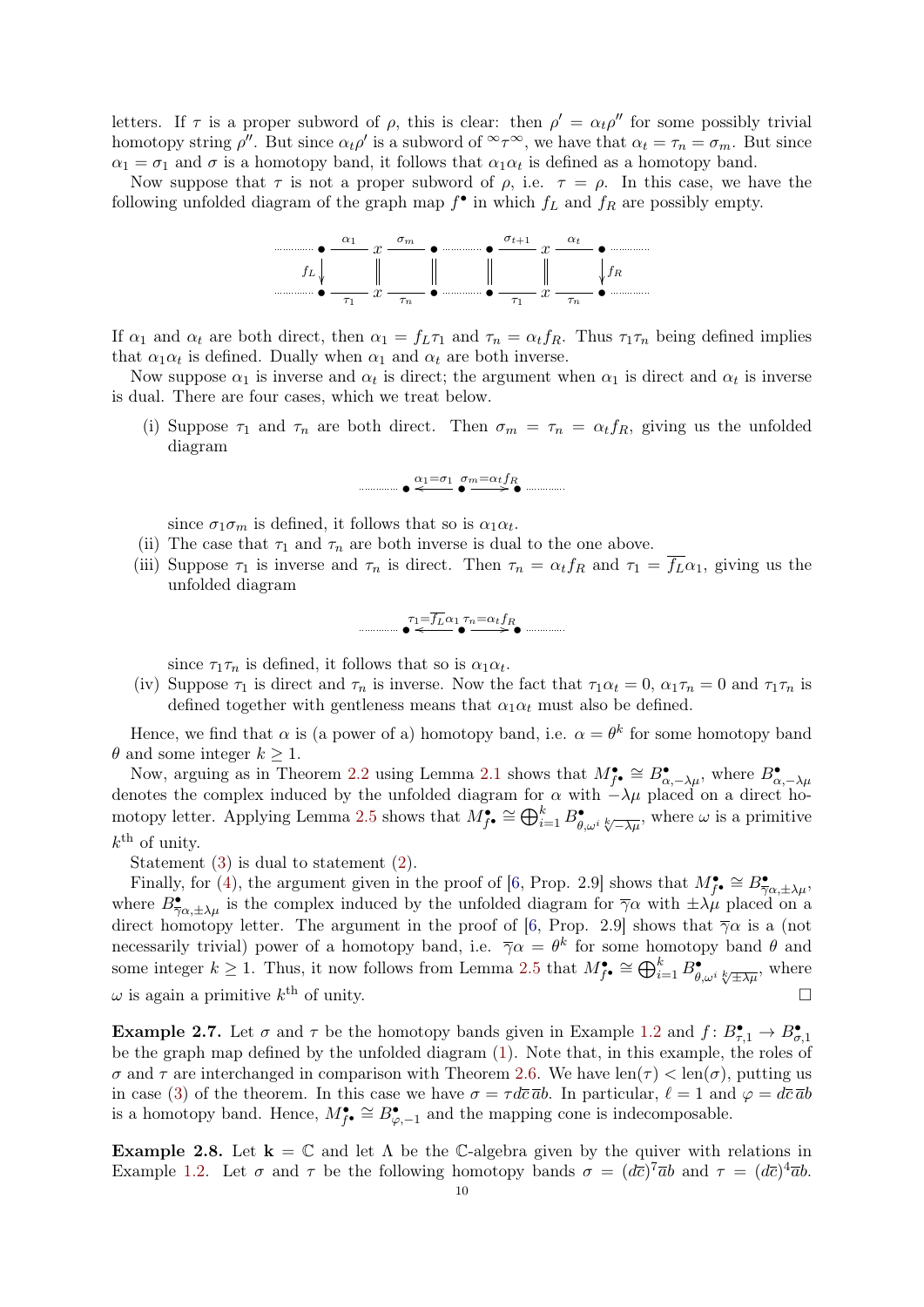Suppose  $f^{\bullet} : B^{\bullet}_{\sigma, -1} \to B^{\bullet}_{\tau, 1}$  is the graph map whose unfolded diagram is given below.

$$
\frac{3}{4} \leftarrow \frac{\frac{1}{2}}{\frac{1}{6} \left\{ \frac{1}{1} \frac{1}{1} \frac{1}{1} \frac{1}{1} \frac{1}{1} \frac{1}{1} \frac{1}{1} \frac{1}{1} \frac{1}{1} \frac{1}{1} \frac{1}{1} \frac{1}{1} \frac{1}{1} \frac{1}{1} \frac{1}{1} \frac{1}{1} \frac{1}{1} \frac{1}{1} \frac{1}{1} \frac{1}{1} \frac{1}{1} \frac{1}{1} \frac{1}{1} \frac{1}{1} \frac{1}{1} \frac{1}{1} \frac{1}{1} \frac{1}{1} \frac{1}{1} \frac{1}{1} \frac{1}{1} \frac{1}{1} \frac{1}{1} \frac{1}{1} \frac{1}{1} \frac{1}{1} \frac{1}{1} \frac{1}{1} \frac{1}{1} \frac{1}{1} \frac{1}{1} \frac{1}{1} \frac{1}{1} \frac{1}{1} \frac{1}{1} \frac{1}{1} \frac{1}{1} \frac{1}{1} \frac{1}{1} \frac{1}{1} \frac{1}{1} \frac{1}{1} \frac{1}{1} \frac{1}{1} \frac{1}{1} \frac{1}{1} \frac{1}{1} \frac{1}{1} \frac{1}{1} \frac{1}{1} \frac{1}{1} \frac{1}{1} \frac{1}{1} \frac{1}{1} \frac{1}{1} \frac{1}{1} \frac{1}{1} \frac{1}{1} \frac{1}{1} \frac{1}{1} \frac{1}{1} \frac{1}{1} \frac{1}{1} \frac{1}{1} \frac{1}{1} \frac{1}{1} \frac{1}{1} \frac{1}{1} \frac{1}{1} \frac{1}{1} \frac{1}{1} \frac{1}{1} \frac{1}{1} \frac{1}{1} \frac{1}{1} \frac{1}{1} \frac{1}{1} \frac{1}{1} \frac{1}{1} \frac{1}{1} \frac{1}{1} \frac{1}{1} \frac{1}{1} \frac{1}{1} \frac{1}{1} \frac{1}{1} \frac{1}{1} \frac{1}{1} \frac{1}{1} \frac{1}{1} \frac{1}{1} \frac{1}{1} \frac{1}{1} \frac{1}{1} \frac
$$

We are now in case [\(2\)](#page-8-2) of Theorem [2.6.](#page-8-5) In this case,  $\sigma = \tau (d\bar{c})^3$ . Therefore, after setting  $\theta = d\bar{c}$ , we obtain  $M_{f^{\bullet}}^{\bullet} \cong B_{\theta,1}^{\bullet} \oplus B_{\theta,\omega}^{\bullet} \oplus B_{\theta,\omega^2}^{\bullet}$ , where  $\omega$  is a primitive cube root of unity. In particular, the mapping cone of  $f^{\bullet}$  has three indecomposable summands.

Similarly, for any  $k, n \geq 1$ , if  $\sigma = (d\overline{c})^{n+k}\overline{a}b$  and  $\tau = (d\overline{c})^n\overline{a}b$  then  $\sigma = \tau (d\overline{c})^k$ . Therefore, after setting  $\theta = d\overline{c}$ , we obtain  $M_{f^{\bullet}}^{\bullet} \cong B_{\theta,1}^{\bullet} \oplus B_{\theta,\omega}^{\bullet} \oplus \cdots \oplus B_{\theta,\omega^{k-1}}^{\bullet}$ , where  $\omega$  is a primitive  $k^{\text{th}}$  root of unity. This shows that the mapping cone between two (indecomposable) band complexes can be a direct sum of arbitrarily many indecomposable band complexes.

#### 3. Mapping cones of quasi-graph maps involving a band complex

<span id="page-10-0"></span>The next proposition extends [\[6,](#page-13-1) Prop. 5.2(3) & (4)] to the case involving a homotopy band and a homotopy string in which the overlap determining the quasi-graph map is longer than the homotopy band. The effect on the mapping cone calculus is 'to add a copy of the homotopy band to the homotopy string' to give the homotopy string for the mapping cone. For clarity, we also restate the statement from [\[6\]](#page-13-1) in which the overlap is shorter than the band, with notation revised to enable effective comparison with the other case. The proof of [\[6,](#page-13-1) Prop. 5.2] holds without change.

**Proposition 3.1.** Let  $\sigma$  and  $\tau$  be homotopy strings or bands and suppose  $\varphi: Q^{\bullet}_{\sigma} \leadsto \Sigma^{-1} Q^{\bullet}_{\tau}$  is a quasi-graph map determined by a maximal common homotopy substring ρ. Assume further that  $\sigma$  and  $\tau$  are compatibly oriented for  $\varphi$  (see [\[6,](#page-13-1) Def. 5.1]). Suppose  $f^{\bullet} \colon Q^{\bullet}_{\sigma} \to Q^{\bullet}_{\tau}$  is a representative of the homotopy set determined by  $\varphi$ .

(1) Suppose that  $(\sigma, \lambda)$  is a homotopy band and  $\tau$  is a homotopy string.

- (a) ([\[6,](#page-13-1) Prop. 5.2(3)]) Suppose  $\rho$  is a proper subword of  $\sigma$ . Then, after suitable rotation, there is a decomposition  $\sigma = \rho \alpha$  and a decomposition  $\tau = \delta \rho \gamma$ . Then  $M_{\tilde{f}}^{\bullet} \cong P_c^{\bullet}$ , where  $c = \delta \rho \alpha \rho \gamma$ .
- (b) Suppose there is an integer  $m \geq 1$  such that  $\rho$  is a proper subword of  $\sigma^{m+1}$  and  $\sigma^m$ is a (not necessarily proper) subword of  $\rho$ . Then, after suitable rotation of  $\sigma$ , there is a decomposition  $\sigma = \beta \alpha$  such that  $\tau = \delta \sigma^m \beta \gamma$ , i.e.  $\rho = \sigma^m \beta$ . Then  $M_{\tilde{f}^{\bullet}}^{\bullet} \cong P_c^{\bullet}$ , where  $c = \delta \sigma^{m+1} \beta \gamma$ .
- (2) Suppose that  $\sigma$  is a homotopy string and  $(\tau, \mu)$  is a homotopy band.
	- (a) ([\[6,](#page-13-1) Prop. 5.2(4)]) Suppose  $\rho$  is a proper subword of  $\tau$ . Then, after suitable rotation, there is a decomposition  $\tau = \rho \gamma$  and a decomposition  $\sigma = \beta \rho \alpha$ . Then  $M_{\tilde{f}}^{\bullet} \cong P_c^{\bullet}$ , where  $c = \beta \rho \gamma \rho \alpha$ .
	- (b) Suppose there is an integer  $n \geq 1$  such that  $\rho$  is a proper subword of  $\tau^{n+1}$  and  $\tau^n$ is a (not necessarily proper) subword of  $\rho$ . Then, after suitable rotation of  $\tau$ , there is a decomposition  $\tau = \delta \gamma$  such that  $\sigma = \beta \tau^n \delta \alpha$ , i.e.  $\rho = \tau^n \delta$ . Then  $M_{\tilde{f}^{\bullet}}^{\bullet} \cong P_c^{\bullet}$ , where  $c = \beta \tau^{n+1} \delta \alpha$ .

The next theorem extends  $[6, Prop. 5.2(2)]$  $[6, Prop. 5.2(2)]$  to the case involving two homotopy bands and a quasi-graph map determined by an overlap longer than (at least one of) the homotopy bands and corrects the statement in the case when the overlap is shorter than both homotopy bands. In both cases the conclusion is the same. Intuitively, this makes sense: the mapping cone associated with a quasi-graph map is actually the mapping cone of one of the maps in the homotopy equivalence class defined by the quasi-graph map. In particular, there is no means by which more than one copy of each band can appear in the word defining the mapping cone.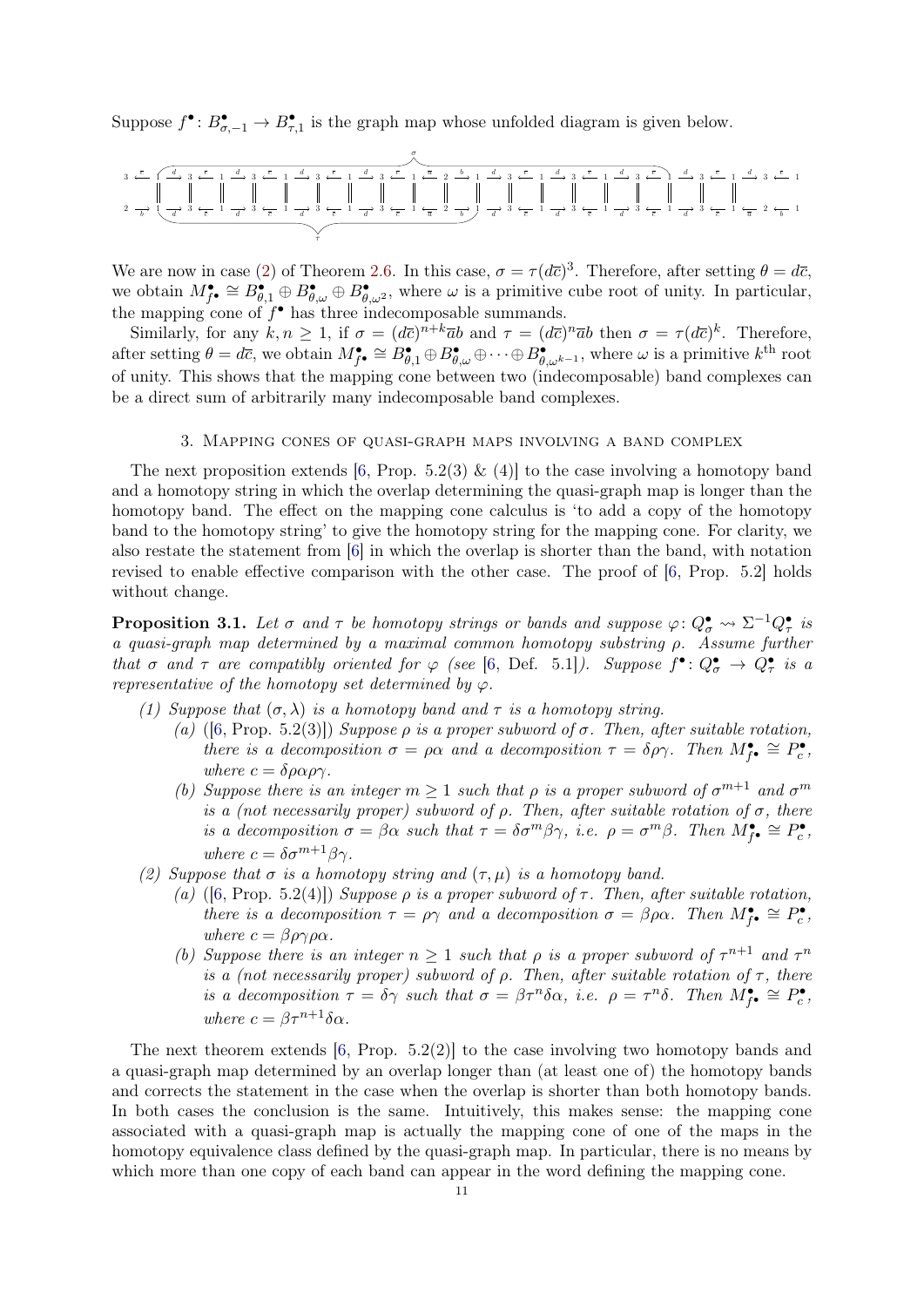<span id="page-11-0"></span>**Theorem 3.2.** Let  $(\sigma, \lambda)$  and  $(\tau, \mu)$  be homotopy bands and suppose  $\varphi: B^{\bullet}_{\sigma, \lambda} \leadsto \Sigma^{-1} B^{\bullet}_{\tau, \mu}$  is a quasi-graph map determined by a maximal common homotopy substring ρ. Assume further that  $\sigma$  and  $\tau$  are compatibly oriented for  $\varphi$  (see [\[6,](#page-13-1) Def. 5.1]). Suppose  $f^{\bullet} \colon B^{\bullet}_{\sigma,\lambda} \to B^{\bullet}_{\tau,\mu}$  is a representative of the homotopy set determined by  $\varphi$ .

(1) If  $\rho = \sigma = \tau$ ,  $\lambda = \mu$  and  $\varphi: B^{\bullet}_{\sigma,\lambda} \leadsto B^{\bullet}_{\sigma,\lambda}$  (that is,  $f^{\bullet}: B^{\bullet}_{\sigma,\lambda} \to \Sigma B^{\bullet}_{\sigma,\lambda}$ ), then  $M^{\bullet}_{f^{\bullet}} \cong$  $\Sigma B_{\sigma,\lambda,2}^{\bullet}$ , where  $B_{\sigma,\lambda,2}^{\bullet}$  is the 2-dimensional band complex (see [\[1,](#page-12-0) §5]) and

$$
B^{\bullet}_{\sigma,\lambda} \longrightarrow B^{\bullet}_{\sigma,\lambda,2} \longrightarrow B^{\bullet}_{\sigma,\lambda} \stackrel{f^{\bullet}}{\longrightarrow} \Sigma B^{\bullet}_{\sigma,\lambda}
$$

is the Auslander–Reiten triangle starting and ending at  $B_{\sigma,\lambda}^{\bullet}$ .

- <span id="page-11-1"></span>(2) Otherwise, we have either
	- (a)  $\sigma$  is a (not necessarily proper) subword of  $\rho$ , i.e. after suitable rotation there is a decomposition  $\sigma = \beta \alpha$  and an integer m such that  $\rho = \sigma^m \beta$ ; or,
	- (b)  $\rho$  is a proper subword of  $\sigma$ , i.e. after suitable rotation there is a decomposition  $\sigma = \rho \alpha$ ,

and, either,

- (c)  $\tau$  is a (not necessarily proper) subword of  $\rho$ , i.e. after suitable rotation there is a decomposition  $\tau = \delta \gamma$  and an integer n such that  $\rho = \tau^n \delta$ ; or,
- (d)  $\rho$  is a proper subword of  $\tau$ , i.e. after suitable rotation there is a decomposition  $\tau = \rho \gamma$ .

Then there is a homotopy band  $\theta$  and an integer  $k \geq 1$  such that

$$
\theta^{k} = \begin{cases}\n\delta\gamma\beta\alpha & \text{if (a) } \mathcal{B} \text{ (c)}; \\
\rho\gamma\beta\alpha & \text{if (a) } \mathcal{B} \text{ (d)}; \\
\delta\gamma\rho\alpha & \text{if (b) } \mathcal{B} \text{ (c)}; \\
\rho\gamma\rho\alpha & \text{if (b) } \mathcal{B} \text{ (d)};\n\end{cases} \text{ and } M_{f}^{\bullet} \cong \bigoplus_{i=1}^{k} B_{\theta,\omega^{i}}^{\bullet} \sqrt[k]{-\lambda\mu^{-1}},
$$

where  $\omega$  is a primitive  $k^{th}$  root of unity.

*Proof.* The proof that  $M_{f^{\bullet}}^{\bullet} \cong B_{\tau\sigma,-\lambda\mu^{-1}}^{\bullet}$ , where  $B_{\tau\sigma,-\lambda\mu^{-1}}^{\bullet}$  is the complex induced by the unfolded diagram of the concatenation of the two bands  $\tau\sigma$ , proceeds exactly as in the proof of [\[6,](#page-13-1) Prop. 5.2]. The argument given in loc. cit. also shows that  $\sigma\tau$  is a (power of a) homotopy band, but did not rule out the case that it is a proper power, i.e. that there may be an integer  $k > 1$ such that  $\tau \sigma = \theta^k$ . In this case the decomposition  $B^{\bullet}_{\tau \sigma, -\lambda \mu^{-1}} \cong \bigoplus_{i=1}^k B^{\bullet}_{\theta, \omega^i} \sqrt[k]{-\lambda \mu^{-1}}$  is given by Lemma [2.5,](#page-7-0) completing the argument in [\[6,](#page-13-1) Prop. 5.2].

**Remark 3.3.** In Theorem [3.2,](#page-11-0) each of the words defining  $\theta^k$  is, after suitable rotation of  $\sigma$ and  $\tau$  just the concatenation of the two homotopy bands,  $\tau\sigma$ . However, different possibilities for  $\theta$  arise from the precise decompositions of  $\sigma$  and  $\tau$ : for different  $\rho$ , concatenations  $\tau\sigma$  with respect to different decompositions need not be equivalent up to inverting the word or cyclic permutation.

**Example 3.4.** Let  $\sigma$  and  $\tau$  be the homotopy bands given in Example [1.2](#page-1-2) and  $\varphi: B^{\bullet}_{\sigma,1} \rightsquigarrow B^{\bullet}_{\tau,1}$ be defined by the unfolded diagram [\(1\)](#page-1-3). Let  $f^{\bullet} \colon B^{\bullet}_{\sigma,1} \to \Sigma B^{\bullet}_{\tau,1}$  be one of the maps defined by the homotopy class determined by  $\varphi$ . In this case,  $\rho = \sigma d\bar{c}$  so that we have the decompositions  $\sigma = \beta \alpha$  with  $\beta = d\bar{c}$  and  $\alpha = \bar{a}b(d\bar{c})^2\bar{a}b$ . Similarly,  $\rho = \tau^2$  so that we have the decomposition  $\tau = \delta \gamma$  with  $\delta = \varnothing$  and  $\gamma = \tau = d\bar{c} \bar{a} b d\bar{c}$ . This puts us in cases (a) and (c) of statement [\(2\)](#page-11-1) of Theorem [3.2.](#page-11-0) Hence, there is an integer k and a homotopy band  $\theta$  such that

$$
\theta^k = \delta \gamma \beta \alpha = d\overline{c} \, \overline{a} b (d\overline{c})^2 \overline{a} b (d\overline{c})^2 \overline{a} b.
$$

In particular, it follows that in this case  $k = 1$ . Hence,  $M_{f^{\bullet}}^{\bullet} \cong B_{\theta, -1}^{\bullet}$ , and the mapping cone of f • has only one indecomposable summand.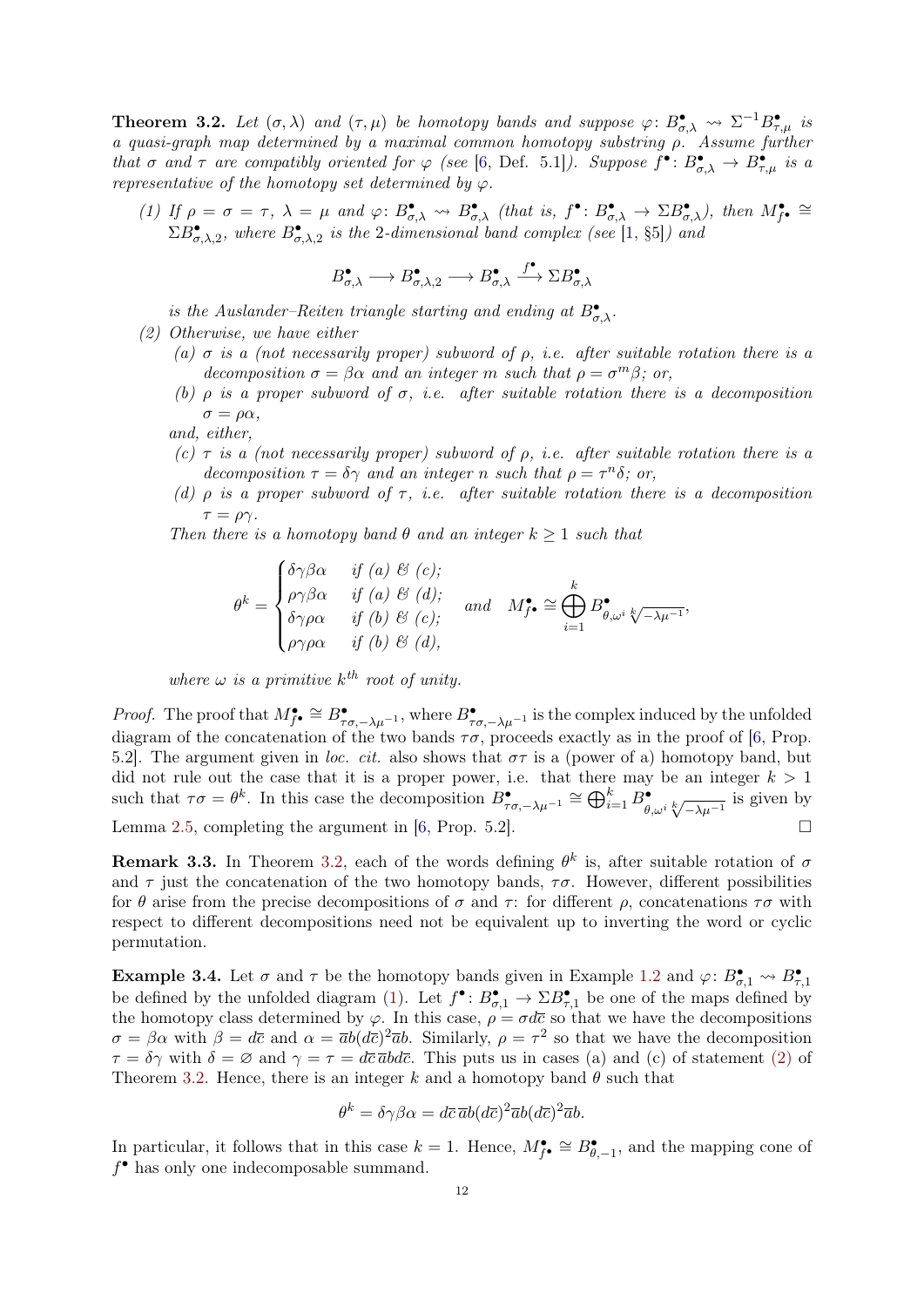#### <span id="page-12-3"></span>4. Mapping cones of single and double maps involving two band complexes

In  $[6,$  Prop. 3.4 & Prop. 4.2 the possibility that the word defining the mapping cone was a nontrivial power of a homotopy band was not considered. The propostions below complete and correct those statements. The proofs are the same as in [\[6\]](#page-13-1) up to applying Lemma [2.5](#page-7-0) in the case that the resulting word is a nontrivial power of a homotopy band.

**Proposition 4.1.** Suppose  $(\sigma, \lambda)$  and  $(\tau, \mu)$  are homotopy bands and  $f^{\bullet} \colon B^{\bullet}_{\sigma, \lambda} \to B^{\bullet}_{\tau, \mu}$  is a single map with single component f. Suppose that  $\sigma = \beta \sigma_L \sigma_R \alpha$  and  $\tau = \delta \tau_L \tau_R \gamma$  are compatibly oriented (in the sense of [\[6,](#page-13-1) Def. 3.1]) for  $f^{\bullet}$ . Then, there exists a homotopy band  $\theta$  and an integer  $k \geq 1$  such that  $\theta^k = \beta \sigma_L f \overline{\tau_L} \overline{\delta} \overline{\gamma} \overline{\tau_R} \overline{f} \sigma_R \alpha$  and

$$
M_{f^{\bullet}}^{\bullet} \cong \bigoplus_{i=1}^{k} B_{\theta,\omega^i}^{\bullet} \sqrt[k]{-\lambda \mu^{-1}},
$$

where  $\omega$  is a primitive  $k^{th}$  root of unity.

**Proposition 4.2.** Suppose  $(\sigma, \lambda)$  and  $(\tau, \mu)$  are homotopy bands and  $f^{\bullet} \colon B^{\bullet}_{\sigma, \lambda} \to B^{\bullet}_{\tau, \mu}$  is a double map with components  $(f_L, f_R)$ . Decompose  $\sigma = \beta \sigma_L \sigma_C \sigma_R \alpha$  and  $\tau = \delta \tau_L \tau_C \tau_R \gamma$  with respect to  $f^{\bullet}$ . Then, there exists a homotopy band  $\theta$  and an integer  $k \geq 1$  such that  $\theta^k = \beta \sigma_L f_L \overline{\tau_L} \overline{\delta} \overline{\gamma} \overline{\tau_R} \overline{f_R} \sigma_R \alpha$ and

$$
M^\bullet_{f^\bullet}\cong \bigoplus_{i=1}^k B^\bullet_{\theta,\omega^i}\sqrt[k]{-\lambda\mu^{-1}},
$$

where  $\omega$  is a primitive  $k^{th}$  root of unity.

Finally, we conclude with a specific example showing that it is possible to have a singleton single map between two band complexes whose mapping cone is a 'power of a homotopy band'.

**Example 4.3.** Let  $\mathbf{k} = \mathbb{C}$  and  $\Lambda$  be the C-algebra given by the following quiver with relations.



Let  $\sigma = \overline{a}bc\overline{a}b\overline{c}dbc$  and  $\tau = e\overline{b}\overline{d}$ . Consider the singleton single map  $f^{\bullet}$ :  $B^{\bullet}_{\sigma,36} \to B^{\bullet}_{\tau,4}$  given by the unfolded diagram below,



where one copy of each band  $\sigma$  and  $\tau$  is highlighted by the dotted boxes. Then we have

$$
\beta \sigma_L f \overline{\tau_L} \overline{\delta} \overline{\gamma} \overline{\tau_R} \overline{f} \sigma_R \alpha = \overline{a} b \overline{e} db \overline{c} \overline{a} \overline{b} \overline{e} \overline{d} \overline{b} c = (\overline{a} b \overline{e} \overline{d} \overline{b} c)^2.
$$

Thus, setting  $\theta = \overline{a}b\overline{e}dbc$ , we have  $M_{f^{\bullet}}^{\bullet} = B_{\theta,3i}^{\bullet} \oplus B_{\theta,-3i}^{\bullet}$ .

#### **REFERENCES**

- <span id="page-12-0"></span>[1] K. K. Arnesen, R. Laking, D Pauksztello, Morphisms between indecomposable complexes in the bounded derived category of a gentle algebra, J. Algebra  $467$  (2016), 1-46, also  $arXiv:1411.7644$ .
- <span id="page-12-4"></span>[2] K. Baur, R. Coelho Simões, Addendum: A geometric model for the module category of a gentle algebra, in preparation.
- <span id="page-12-1"></span>[3] V. Bekkert, H. Merklen, *Indecomposables in derived categories of gentle algebras*, Algebr. Represent. Theory 6 (2003), 285–302.
- <span id="page-12-2"></span>[4] G. Bobiński, The almost split triangles for perfect complexes over gentle algebras, J. Pure Appl. Algebra 215 (2011), 642–654, also [arXiv:0903.5140](http://arxiv.org/abs/0903.5140).